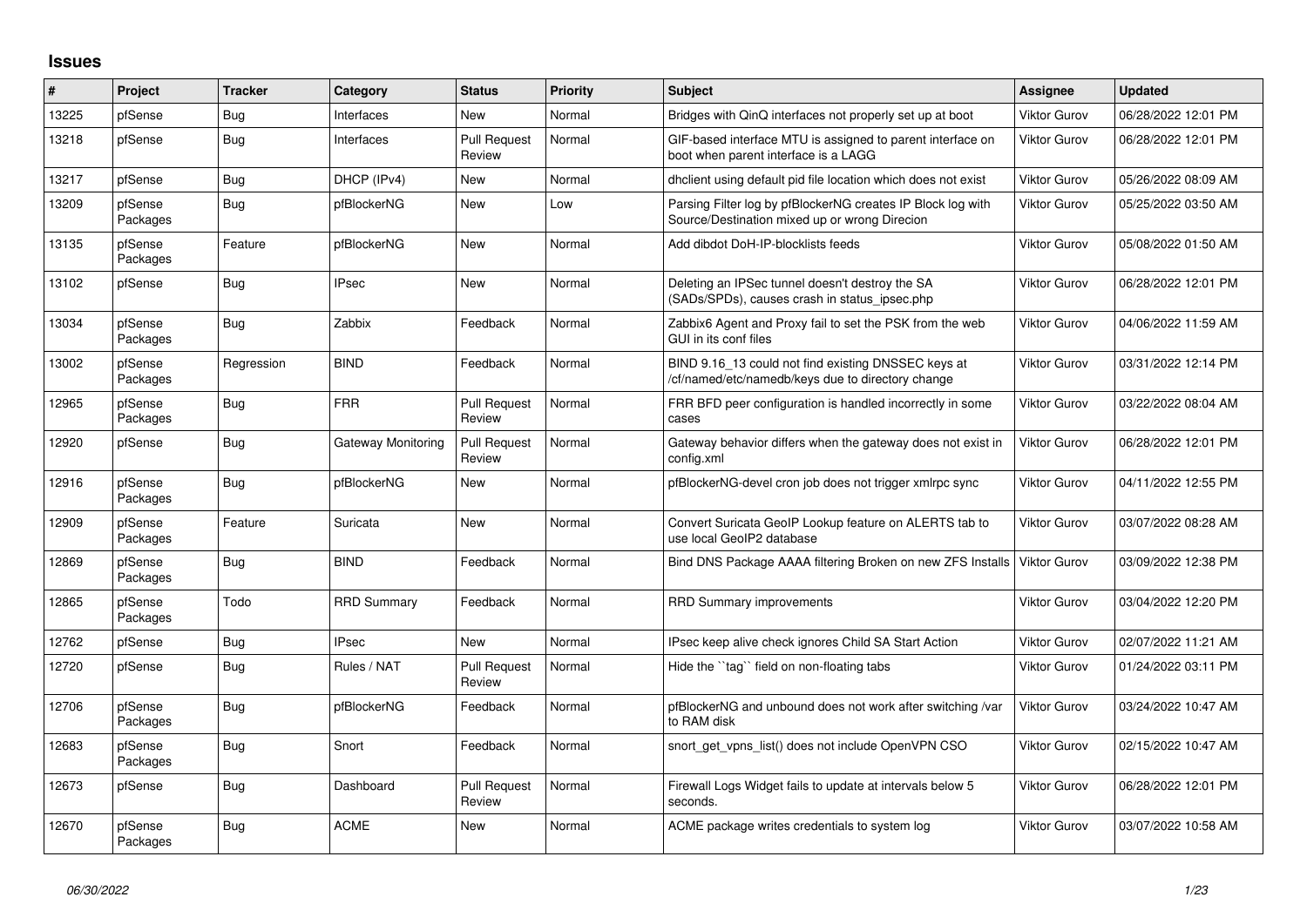| #     | Project             | <b>Tracker</b> | Category                    | <b>Status</b>                 | <b>Priority</b> | <b>Subject</b>                                                                  | Assignee            | <b>Updated</b>      |
|-------|---------------------|----------------|-----------------------------|-------------------------------|-----------------|---------------------------------------------------------------------------------|---------------------|---------------------|
| 12653 | pfSense<br>Packages | Regression     | <b>FRR</b>                  | Feedback                      | Normal          | RIP related startup error                                                       | <b>Viktor Gurov</b> | 12/30/2021 08:37 AM |
| 12645 | pfSense             | Bug            | <b>IPsec</b>                | New                           | Normal          | `filterdns`` does not monitor remote IPsec gateways for IPv6<br>address changes | Viktor Gurov        | 06/28/2022 12:01 PM |
| 12623 | pfSense<br>Packages | Bug            | <b>ACME</b>                 | New                           | Normal          | acme.sh package   DNS-ISPConfig settings                                        | <b>Viktor Gurov</b> | 03/10/2022 03:42 PM |
| 12506 | pfSense<br>Packages | Bug            | Suricata                    | Feedback                      | Normal          | Only selected instance is restarted on suppress list change                     | Viktor Gurov        | 12/01/2021 04:43 AM |
| 12431 | pfSense             | Todo           | Web Interface               | <b>Pull Request</b><br>Review | Normal          | GUI pages should use "POST" for AJAX calls, not "GET"                           | <b>Viktor Gurov</b> | 06/28/2022 12:01 PM |
| 12385 | pfSense             | Bug            | <b>Virtual IP Addresses</b> | <b>Pull Request</b><br>Review | Normal          | deleteVIP() does not check 1:1 NAT and Outbound NAT rules                       | <b>Viktor Gurov</b> | 06/28/2022 12:01 PM |
| 12354 | pfSense<br>Packages | Todo           | haproxy                     | Feedback                      | High            | Update haproxy-devel to mitigate CVE-2021-40346                                 | <b>Viktor Gurov</b> | 05/12/2022 08:50 AM |
| 12351 | pfSense<br>Packages | Todo           | pfBlockerNG                 | Feedback                      | Normal          | Remove non-functional feeds                                                     | <b>Viktor Gurov</b> | 02/04/2022 02:29 PM |
| 12322 | pfSense<br>Packages | Bug            | Suricata                    | Feedback                      | Normal          | Suricata creates invalid HOME NET entries                                       | Viktor Gurov        | 09/10/2021 11:42 AM |
| 12292 | pfSense<br>Packages | Feature        | Suricata                    | Feedback                      | Normal          | GeoIP look on the Alerts, Blocked and Files pages                               | Viktor Gurov        | 08/23/2021 08:16 AM |
| 12285 | pfSense<br>Packages | Feature        | Suricata                    | In Progress                   | Normal          | Add more EVE Logged Traffic protocols                                           | <b>Viktor Gurov</b> | 08/20/2021 08:22 AM |
| 12281 | pfSense<br>Packages | Feature        | Nut                         | <b>New</b>                    | Normal          | Add support for Telegram/Pushover notifications                                 | Viktor Gurov        | 01/24/2022 07:25 AM |
| 12278 | pfSense<br>Packages | Regression     | Zabbix                      | Feedback                      | Normal          | Invalid plugin_certificates() function name                                     | <b>Viktor Gurov</b> | 08/19/2021 05:52 AM |
| 12264 | pfSense<br>Packages | Bug            | Squid                       | Feedback                      | Low             | Stray <table> line in squid monitor.php</table>                                 | Viktor Gurov        | 12/23/2021 10:53 AM |
| 12225 | pfSense             | Bug            | Authentication              | <b>Pull Request</b><br>Review | Normal          | Group membership field is not needed for remote groups                          | <b>Viktor Gurov</b> | 06/28/2022 12:01 PM |
| 12206 | pfSense<br>Packages | Bug            | NET-SNMP                    | Feedback                      | Normal          | Certificate Manager page doesn't show Net-SNMP used<br>certificates             | Viktor Gurov        | 12/30/2021 09:40 AM |
| 12167 | pfSense<br>Packages | Bug            | <b>FRR</b>                  | Feedback                      | Normal          | BGP TCP setkey not set if neighbor is in peer group                             | Viktor Gurov        | 09/16/2021 09:38 AM |
| 12101 | pfSense<br>Packages | <b>Bug</b>     | arpwatch                    | Assigned                      | Normal          | ArpWatch Suppression Mac for "flip-flop" not suppressing                        | <b>Viktor Gurov</b> | 10/09/2021 07:19 PM |
| 12036 | pfSense<br>Packages | <b>Bug</b>     | Zabbix                      | Feedback                      | Normal          | Certificate Manager page do not show Zabbix used<br>certificates                | Viktor Gurov        | 07/15/2021 11:46 AM |
| 11961 | pfSense<br>Packages | Bug            | <b>FRR</b>                  | Feedback                      | Normal          | FRR OSPF add unwanted area 0 authentication to router ospf                      | Viktor Gurov        | 09/16/2021 10:25 PM |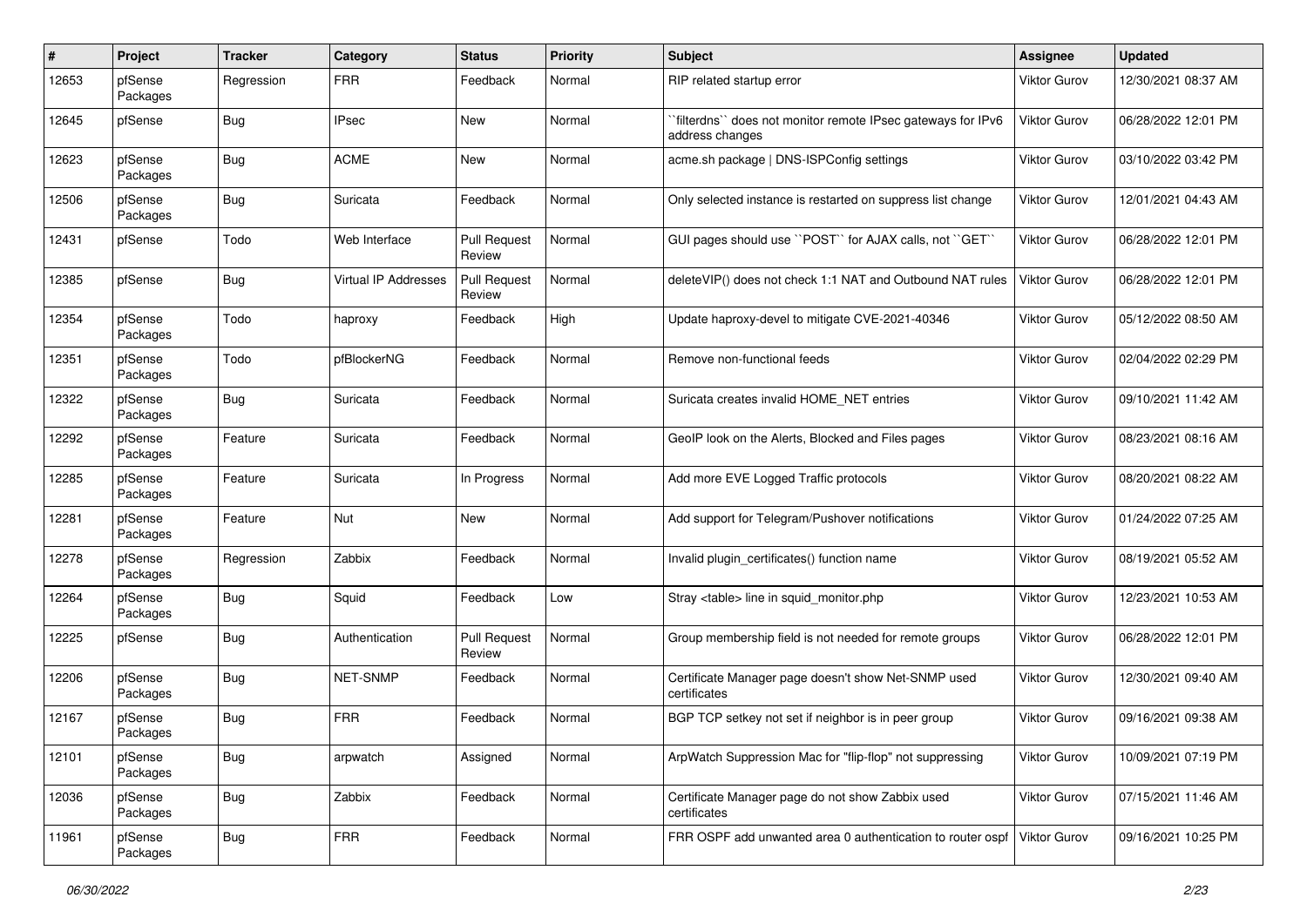| #     | Project             | <b>Tracker</b> | Category      | <b>Status</b>                 | <b>Priority</b> | <b>Subject</b>                                                                                                                                 | <b>Assignee</b>     | <b>Updated</b>      |
|-------|---------------------|----------------|---------------|-------------------------------|-----------------|------------------------------------------------------------------------------------------------------------------------------------------------|---------------------|---------------------|
| 11937 | pfSense<br>Packages | Bug            | haproxy       | Feedback                      | Normal          | HAproxy "Use Client-IP" option breaks Captive Portal                                                                                           | <b>Viktor Gurov</b> | 06/22/2021 08:48 AM |
| 11877 | pfSense             | <b>Bug</b>     | Web Interface | <b>Pull Request</b><br>Review | Very Low        | Labels and description dissapear in<br>firewall schedule edit.php                                                                              | <b>Viktor Gurov</b> | 06/28/2022 12:01 PM |
| 11847 | pfSense<br>Packages | Bug            | <b>FRR</b>    | Feedback                      | Normal          | Filters not applied to PEER Groups                                                                                                             | <b>Viktor Gurov</b> | 07/30/2021 07:45 PM |
| 11836 | pfSense<br>Packages | <b>Bug</b>     | <b>FRR</b>    | Assigned                      | Normal          | FRR ACCEPTFILTER unstable                                                                                                                      | <b>Viktor Gurov</b> | 02/14/2022 07:20 AM |
| 11756 | pfSense<br>Packages | Bug            | haproxy       | Feedback                      | Normal          | HaProxy does not transfer backend states during reload                                                                                         | <b>Viktor Gurov</b> | 07/14/2021 01:21 PM |
| 11746 | pfSense<br>Packages | Bug            | FreeRADIUS    | Feedback                      | Normal          | Second LDAP server configuration misses the ipaNThash<br>control attribute                                                                     | <b>Viktor Gurov</b> | 07/14/2021 01:44 PM |
| 11738 | pfSense<br>Packages | Regression     | squidguard    | Feedback                      | Normal          | SquidGuard 1.16.18 17 Not Filtering Blacklist<br>No-Transparent Mode                                                                           | <b>Viktor Gurov</b> | 12/21/2021 05:48 AM |
| 11693 | pfSense<br>Packages | Bug            | <b>FRR</b>    | Feedback                      | Normal          | IPv6 static routing fails                                                                                                                      | <b>Viktor Gurov</b> | 04/26/2022 08:50 AM |
| 11681 | pfSense<br>Packages | Bug            | <b>FRR</b>    | Feedback                      | Normal          | FRR generates invalid BFD configuration after removing<br>interfaces                                                                           | <b>Viktor Gurov</b> | 07/14/2021 04:40 PM |
| 11570 | pfSense             | Regression     | Gateways      | <b>Pull Request</b><br>Review | Normal          | Gateway monitoring services is not always restarted on<br>interface events, which may prevent a WAN from recovering<br>back to an online state | <b>Viktor Gurov</b> | 06/28/2022 12:01 PM |
| 11515 | pfSense<br>Packages | <b>Bug</b>     | node_exporter | Feedback                      | Normal          | node exporter 0.18.1 1 - Unable to interact or start the<br>service from web ui                                                                | <b>Viktor Gurov</b> | 07/14/2021 12:37 PM |
| 11491 | pfSense<br>Packages | Bug            | haproxy       | Feedback                      | Normal          | haproxy-devel v0.62 2 - startup error 'httpchk'                                                                                                | <b>Viktor Gurov</b> | 06/22/2021 08:46 AM |
| 11477 | pfSense<br>Packages | <b>Bug</b>     | <b>FRR</b>    | Feedback                      | Normal          | FRR does not recognize some BFD options                                                                                                        | <b>Viktor Gurov</b> | 02/26/2021 10:52 PM |
| 11404 | pfSense<br>Packages | <b>Bug</b>     | <b>FRR</b>    | Feedback                      | Normal          | Incorrect prefix/access lists migration on update                                                                                              | <b>Viktor Gurov</b> | 02/18/2021 09:49 AM |
| 11388 | pfSense<br>Packages | Bug            | FreeRADIUS    | Feedback                      | Normal          | Captive Portal authentication error with MySQL backend                                                                                         | <b>Viktor Gurov</b> | 02/10/2021 08:54 AM |
| 11343 | pfSense<br>Packages | <b>Bug</b>     | <b>BIND</b>   | Feedback                      | Low             | Invalid link to pfSense-pkg-bind changelog                                                                                                     | Viktor Gurov        | 04/05/2022 08:12 AM |
| 11331 | pfSense<br>Packages | Bug            | FreeRADIUS    | Feedback                      | Normal          | FreeRADIUS latest package upgrade broke Plain Mac<br>Authentication                                                                            | <b>Viktor Gurov</b> | 01/30/2021 10:08 AM |
| 11296 | pfSense             | Bug            | Routing       | New                           | Normal          | Static route targets may still reachable via default route when<br>the gateway they should route through is down                               | <b>Viktor Gurov</b> | 06/28/2022 12:01 PM |
| 11295 | pfSense<br>Packages | Feature        | pfBlockerNG   | Feedback                      | Normal          | DNSBL IDN support                                                                                                                              | <b>Viktor Gurov</b> | 09/10/2021 11:33 AM |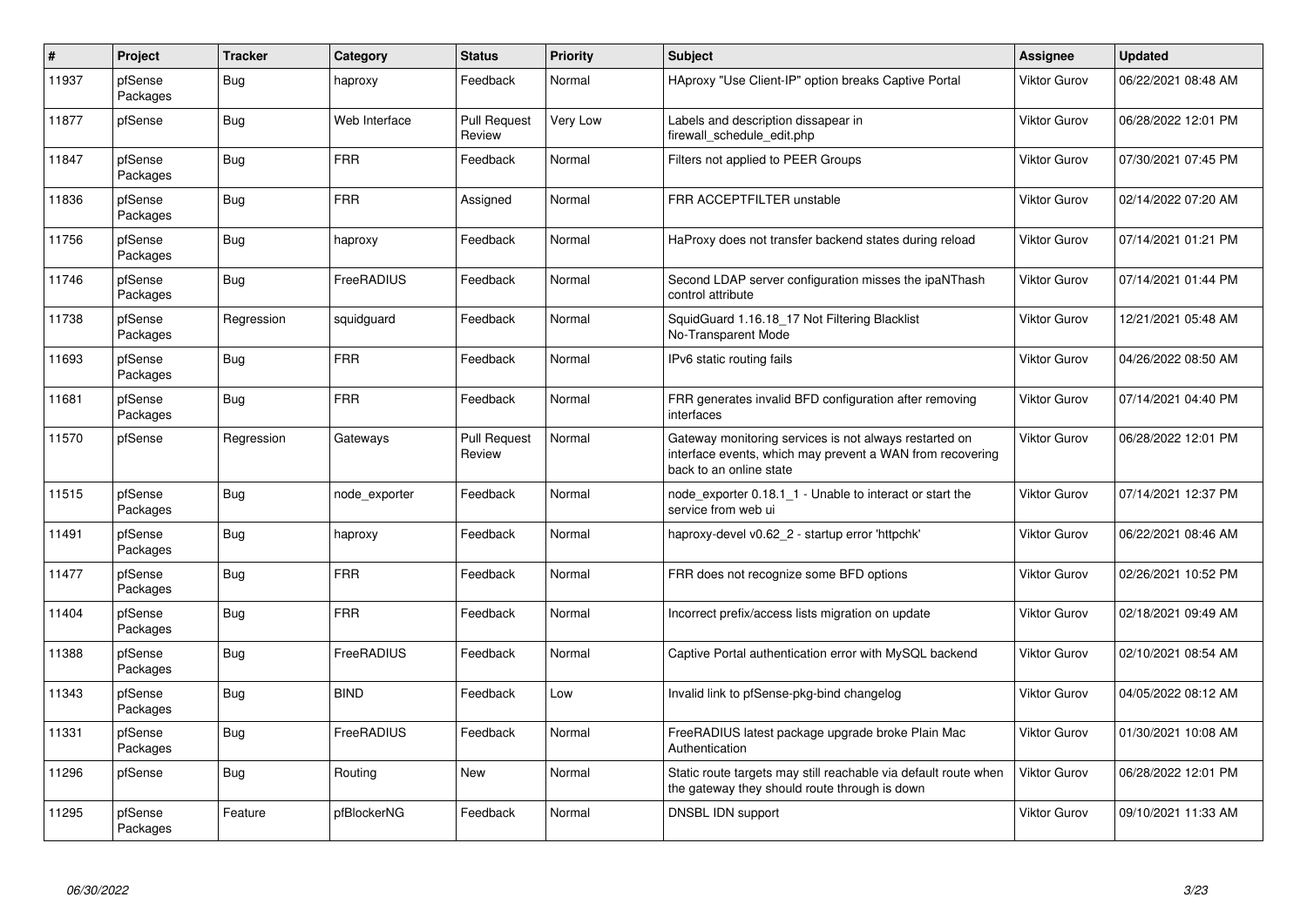| $\sharp$ | Project             | <b>Tracker</b> | Category               | <b>Status</b> | <b>Priority</b> | <b>Subject</b>                                                                                       | <b>Assignee</b>     | <b>Updated</b>      |
|----------|---------------------|----------------|------------------------|---------------|-----------------|------------------------------------------------------------------------------------------------------|---------------------|---------------------|
| 11274    | pfSense<br>Packages | <b>Bug</b>     | ntop                   | Feedback      | Normal          | ntopng https web server does not present full certificate chain                                      | Viktor Gurov        | 01/28/2021 09:51 AM |
| 11248    | pfSense<br>Packages | Feature        | squidguard             | Feedback      | Normal          | SafeSearch update                                                                                    | Viktor Gurov        | 01/28/2021 10:01 AM |
| 11210    | pfSense<br>Packages | Feature        | Suricata               | Feedback      | Normal          | 3rd party rulesets                                                                                   | Viktor Gurov        | 11/24/2021 04:21 AM |
| 11180    | pfSense<br>Packages | <b>Bug</b>     | Filer                  | Feedback      | Normal          | Filer run action for files on sync that wan't been modified                                          | <b>Viktor Gurov</b> | 01/08/2021 07:27 AM |
| 11155    | pfSense<br>Packages | Feature        | pfBlockerNG            | Feedback      | Normal          | SafeSearch AAAA                                                                                      | Viktor Gurov        | 02/05/2021 04:54 AM |
| 11135    | pfSense<br>Packages | Bug            | haproxy                | Feedback      | High            | HAproxy OCSP reponse crontab bug                                                                     | Viktor Gurov        | 09/10/2021 11:51 AM |
| 11098    | pfSense<br>Packages | <b>Bug</b>     | Backup                 | Feedback      | Normal          | Backup Files and Directories plugin crashes firewall if /root<br>specified as backup location        | Viktor Gurov        | 12/23/2021 10:45 AM |
| 11091    | pfSense             | Bug            | Interfaces             | New           | Normal          | Interfaces set as disabled in the configuration have an UP<br>status in the operating system at boot | Viktor Gurov        | 06/28/2022 12:01 PM |
| 11054    | pfSense<br>Packages | <b>Bug</b>     | FreeRADIUS             | Assigned      | Normal          | Check Client Certificate CN not working as described                                                 | Viktor Gurov        | 12/14/2021 07:22 AM |
| 10908    | pfSense<br>Packages | Feature        | FreeRADIUS             | Feedback      | Normal          | FreeRADIUS server certificate not using full CA chain                                                | <b>Viktor Gurov</b> | 04/22/2022 02:19 AM |
| 10872    | pfSense<br>Packages | Feature        | Suricata               | Feedback      | Normal          | Add adjustable notification for Severity Alert                                                       | Viktor Gurov        | 08/20/2021 07:52 AM |
| 10871    | pfSense<br>Packages | Feature        | FreeRADIUS             | Feedback      | Normal          | Extra time period counters for SQL backend                                                           | Viktor Gurov        | 04/22/2022 02:19 AM |
| 10779    | pfSense<br>Packages | Feature        | haproxy                | Feedback      | Normal          | <b>HAProxy SSL/TLS Compatibility Mode</b>                                                            | Viktor Gurov        | 04/22/2022 02:20 AM |
| 10739    | pfSense<br>Packages | Feature        | haproxy                | Feedback      | Normal          | Update HAproxy-devel package to 2.2 and HAproxy to 2.0                                               | Viktor Gurov        | 10/03/2021 03:53 PM |
| 10572    | pfSense<br>Packages | Bug            | Squid                  | Feedback      | Normal          | STARTTLS option is ignored                                                                           | Viktor Gurov        | 04/22/2022 02:20 AM |
| 10541    | pfSense<br>Packages | Feature        | Squid                  | Feedback      | Normal          | Squid failover and load balancing                                                                    | <b>Viktor Gurov</b> | 01/14/2021 07:34 AM |
| 10450    | pfSense<br>Packages | Bug            | Squid                  | Feedback      | Normal          | Squid reverse proxy switching peers                                                                  | Viktor Gurov        | 04/22/2022 02:21 AM |
| 10242    | pfSense<br>Packages | Feature        | New Package<br>Request | New           | Normal          | E2guardian Web filtering package                                                                     | Viktor Gurov        | 05/30/2022 10:40 AM |
| 9982     | pfSense<br>Packages | Feature        | Squid                  | Feedback      | Normal          | basic_Idap_auth TLS connection                                                                       | Viktor Gurov        | 04/22/2022 02:21 AM |
| 9852     | pfSense<br>Packages | Feature        | Suricata               | Feedback      | Normal          | show File-Store directory listing                                                                    | <b>Viktor Gurov</b> | 08/20/2021 07:52 AM |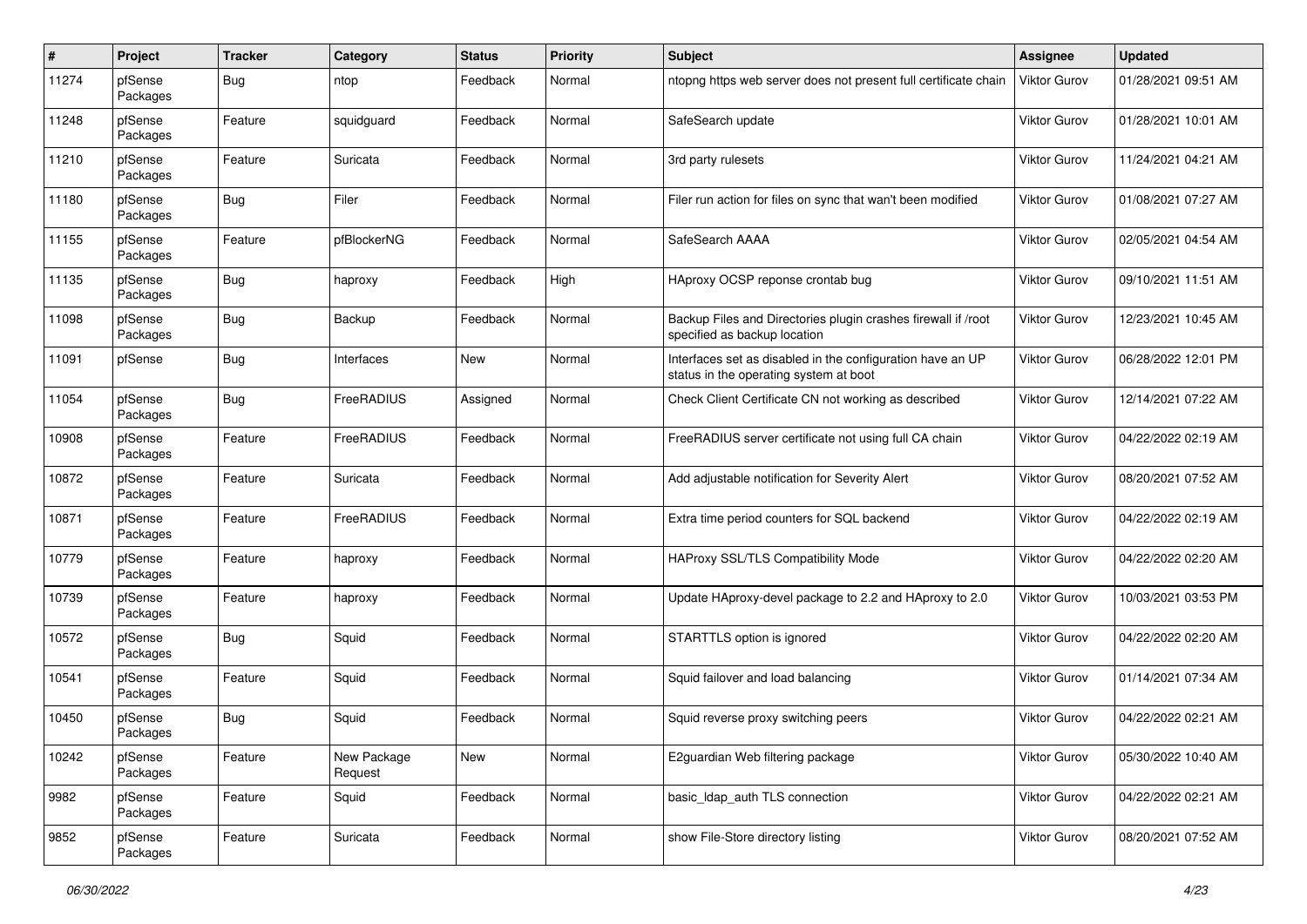| #     | Project             | Tracker    | Category              | <b>Status</b>                 | <b>Priority</b> | Subject                                                                                           | <b>Assignee</b>                | <b>Updated</b>      |
|-------|---------------------|------------|-----------------------|-------------------------------|-----------------|---------------------------------------------------------------------------------------------------|--------------------------------|---------------------|
| 9721  | pfSense<br>Packages | Feature    | Squid                 | Feedback                      | Normal          | add squidclient -h 127.0.0.1 mgr:info output to Diagnostics /<br>Squid and status.php             | Viktor Gurov                   | 04/22/2022 02:21 AM |
| 8827  | pfSense<br>Packages | Bug        | squidguard            | New                           | Normal          | Squidguard: ACL redirect modes 'redirect' and 'err page' send<br>unresolvable URLs to the client. | <b>Viktor Gurov</b>            | 12/21/2021 05:49 AM |
| 6964  | pfSense<br>Packages | Bug        | Suricata              | Feedback                      | Normal          | Host OS Policy Assignment broken when using "Import" or<br>'Aliases" buttons                      | Viktor Gurov                   | 08/20/2021 07:52 AM |
| 5922  | pfSense             | Feature    | <b>SNMP</b>           | New                           | Normal          | SNMP - enable SNMP v3 functionality                                                               | <b>Viktor Gurov</b>            | 03/02/2022 02:40 PM |
| 4088  | pfSense<br>Packages | Bug        | squidguard            | Feedback                      | Normal          | Buggy squidgurd config file is created                                                            | <b>Viktor Gurov</b>            | 01/28/2021 10:01 AM |
| 3132  | pfSense             | <b>Bug</b> | Gateway Monitoring    | In Progress                   | Normal          | Gateway events for IPv6 affect IPv4 services and vice versa                                       | <b>Viktor Gurov</b>            | 06/28/2022 12:01 PM |
| 2386  | pfSense             | Feature    | Interfaces            | <b>Pull Request</b><br>Review | Normal          | Bridge member that is not an assigned interface                                                   | Viktor Gurov                   | 12/02/2020 06:01 AM |
| 8794  | pfSense             | Feature    | <b>NTPD</b>           | <b>New</b>                    | Normal          | NTP authentiction                                                                                 | Tod L                          | 08/05/2021 01:20 AM |
| 13298 | pfSense             | Bug        | <b>Dynamic DNS</b>    | <b>Pull Request</b><br>Review | Normal          | Dynv6 does not check response code when updating                                                  | <b>Tiago Beling</b><br>d'Avila | 06/28/2022 12:01 PM |
| 13114 | pfSense<br>Packages | Bug        | <b>BIND</b>           | Feedback                      | Normal          | BIND calls rndc in rc_stop when named is not running                                              | <b>Stuart Wyatt</b>            | 05/04/2022 12:41 PM |
| 11352 | pfSense             | Bug        | FreeBSD               | New                           | Low             | CTF types > 2^15 in the pfSense kernel config results in<br>DTrace failing                        | Scott Long                     | 03/17/2021 02:52 AM |
| 8179  | pfSense             | Bug        | DHCP (IPv4)           | Feedback                      | Normal          | Incorrect reverse DNS zone in DHCP server config for<br>non-octet-aligned subnet mask             | Renato Botelho                 | 02/09/2022 11:17 PM |
| 13317 | pfSense             | Bug        | PHP Interpreter       | Feedback                      | Normal          | 'array_filter'' PHP Errors in ''interfaces.inc''                                                  | Reid Linnemann                 | 06/30/2022 11:46 AM |
| 13282 | pfSense Plus        | Bug        | Aliases / Tables      | New                           | Normal          | FQDN Aliases Break if an Invalid Domain is Present in the<br>Chain                                | Reid Linnemann                 | 06/18/2022 03:12 PM |
| 13226 | pfSense             | Bug        | Captive Portal        | Confirmed                     | Normal          | Captive Portal doesn't disconnect established OpenVPN link                                        | Reid Linnemann                 | 05/30/2022 10:38 AM |
| 13215 | pfSense             | Bug        | <b>Captive Portal</b> | Assigned                      | Normal          | Allowed MAC/IP/Hostname traffic counts for authorized users                                       | Reid Linnemann                 | 05/31/2022 05:31 PM |
| 11545 | pfSense             | Regression | Interfaces            | Feedback                      | Normal          | Primary interface address is not always used when VIPs are<br>present                             | Reid Linnemann                 | 06/28/2022 12:01 PM |
| 9296  | pfSense             | Bug        | Aliases / Tables      | Confirmed                     | Low             | Alias content is sometimes incomplete when mixing FQDN<br>and IP address                          | Reid Linnemann                 | 06/18/2022 03:12 PM |
| 1831  | pfSense             | Feature    | <b>Captive Portal</b> | New                           | Normal          | Captive portal IPv6 support                                                                       | Reid Linnemann                 | 06/28/2022 12:01 PM |
| 7216  | pfSense             | Feature    | Web Interface         | New                           | Normal          | Allow user to choose date display format                                                          | <b>Phillip Davis</b>           | 02/02/2018 04:20 PM |
| 4451  | pfSense             | <b>Bug</b> | DHCP (IPv4)           | New                           | Low             | Status DHCP Leases shows double entries for static entries<br>without IP address                  | <b>Phillip Davis</b>           | 05/21/2022 04:55 PM |
| 11498 | pfSense             | Feature    | WireGuard             | New                           | Normal          | WireGuard does not pass multicast traffic to peer                                                 | Peter Grehan                   | 03/19/2021 10:59 AM |
| 12462 | pfSense<br>Packages | Feature    | Telegraf              | <b>Pull Request</b><br>Review | Normal-package  | Telegraf: Add "devfs" to ignore fs                                                                | Offstage Roller                | 10/18/2021 09:03 AM |
| 9970  | pfSense             | Feature    | Captive Portal        | New                           | Low             | Captive Portal and SAML2 Integration                                                              | Mauro Braggio                  | 10/12/2020 07:39 AM |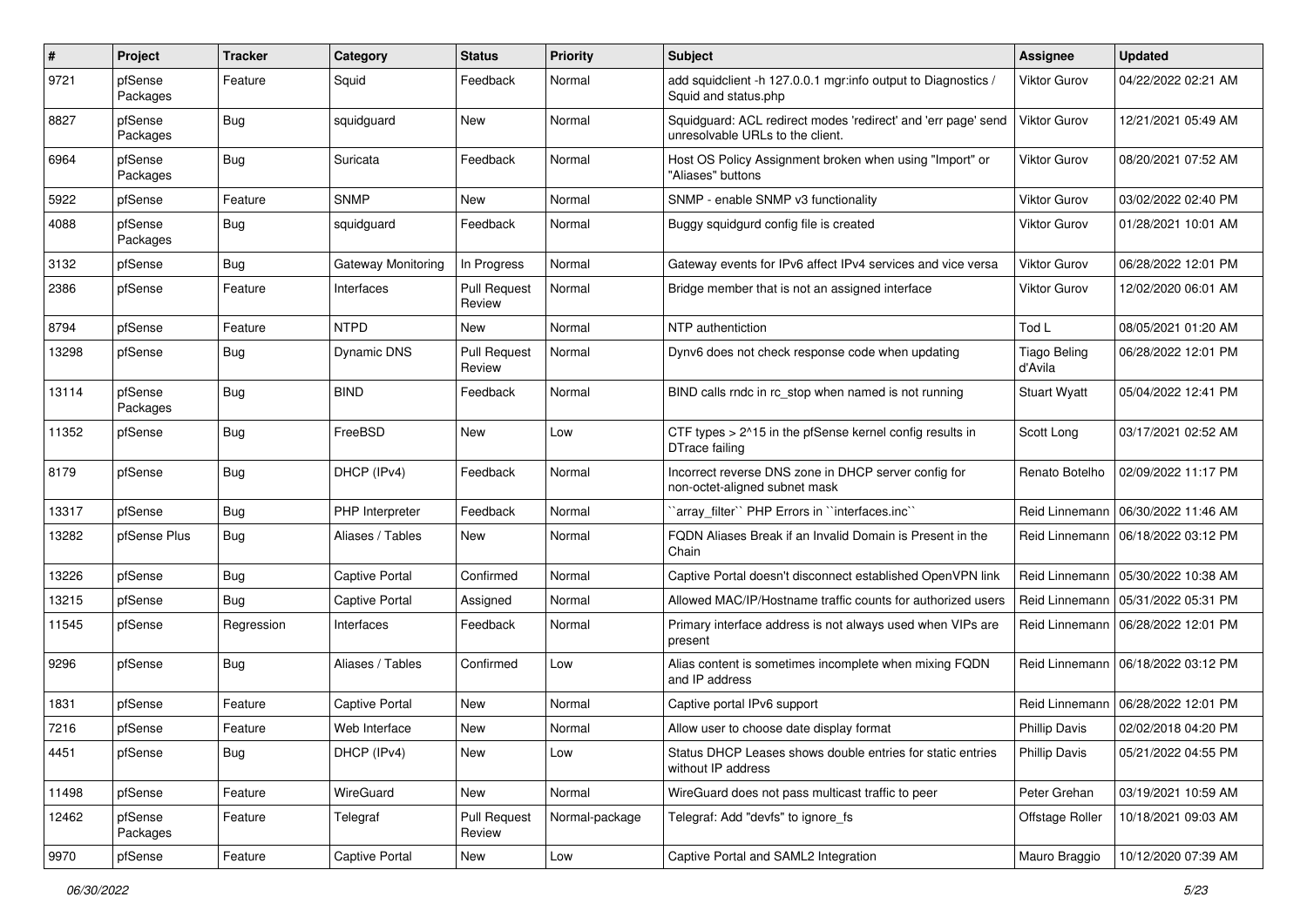| $\#$  | Project      | <b>Tracker</b> | Category                | <b>Status</b>                 | <b>Priority</b> | Subject                                                                                                     | Assignee              | <b>Updated</b>      |
|-------|--------------|----------------|-------------------------|-------------------------------|-----------------|-------------------------------------------------------------------------------------------------------------|-----------------------|---------------------|
| 2693  | pfSense      | Feature        | Console Menu            | New                           | Normal          | Allow mapping mapping non-physical interfaces via console                                                   | Mathieu Simon         | 11/27/2012 03:00 PM |
| 13316 | pfSense      | Regression     | <b>Operating System</b> | Feedback                      | Normal          | 'vmstat -m'` value for ''temp'' is accounted for incorrectly,<br>resulting in underflows                    | Mateusz Guzik         | 06/29/2022 10:01 AM |
| 13014 | pfSense      | Bug            | <b>IPsec</b>            | <b>New</b>                    | Normal          | Charon.vici can get in a bad state                                                                          | Mateusz Guzik         | 06/28/2022 12:01 PM |
| 12849 | pfSense      | Bug            | <b>Operating System</b> | New                           | Normal          | pfsync kernel crash on reboot                                                                               | Mateusz Guzik         | 02/22/2022 02:02 PM |
| 12547 | pfSense      | <b>Bug</b>     | <b>Operating System</b> | Feedback                      | Normal          | unsheduled system reboot/crash                                                                              | Mateusz Guzik         | 12/01/2021 01:20 PM |
| 12144 | pfSense      | <b>Bug</b>     | <b>Operating System</b> | In Progress                   | Normal          | Bug in "df -t" filtering if two filesystems use the same<br>mountpoint                                      | Mateusz Guzik         | 09/10/2021 10:07 AM |
| 12079 | pfSense      | <b>Bug</b>     | <b>IGMP Proxy</b>       | New                           | Normal          | IGMPProxy: kernel panic, Sleeping thread owns a<br>non-sleepable lock                                       | Mateusz Guzik         | 06/28/2022 12:01 PM |
| 9349  | pfSense      | Bug            | <b>IPsec</b>            | Confirmed                     | Normal          | IPSec service start/stop/restart fails after settings change                                                | Markus<br>Stockhausen | 10/30/2020 01:33 PM |
| 13270 | pfSense Docs | New Content    | OpenVPN                 | <b>Pull Request</b><br>Review | Normal          | OpenVPN client gateway is incorrect when the server does<br>not push routes                                 | Marcos<br>Mendoza     | 06/26/2022 12:54 PM |
| 13243 | pfSense      | <b>Bug</b>     | OpenVPN                 | Pull Request<br>Review        | Normal          | OpenVPN status for multi-user VPN shows info icon to display<br>RADIUS rules when there are none to display | Marcos<br>Mendoza     | 06/28/2022 12:01 PM |
| 13094 | pfSense      | Feature        | Packet Capture          | <b>Pull Request</b><br>Review | Normal          | Allow packet capture filtering in tagged packets                                                            | Marcos<br>Mendoza     | 04/24/2022 06:06 PM |
| 7996  | pfSense      | <b>Bug</b>     | Web Interface           | <b>Pull Request</b><br>Review | Very Low        | Unnecessary link tag in login page                                                                          | Marcos<br>Mendoza     | 06/28/2022 12:01 PM |
| 12495 | pfSense      | Feature        | <b>Dynamic DNS</b>      | <b>Pull Request</b><br>Review | Normal          | DynDNS: add deSEC IPv4&v6 simultaneos update                                                                | <b>Lukas Wiest</b>    | 11/01/2021 08:53 AM |
| 12494 | pfSense      | Feature        | <b>Dynamic DNS</b>      | <b>Pull Request</b><br>Review | Normal          | DynDNS: make simultaneous update of IP and LegacyIP<br>possible                                             | Lukas Wiest           | 11/01/2021 08:52 AM |
| 11626 | pfSense Plus | Bug            | Authentication          | New                           | Normal          | Google LDAP connection failed due to lack of SNI for TLS 1.3                                                | Luiz Souza            | 06/27/2022 07:23 AM |
| 10904 | pfSense      | Feature        | <b>DHCP Relay</b>       | <b>Pull Request</b><br>Review | Normal          | Support vti interfaces in dhcrelay                                                                          | Luiz Souza            | 10/12/2020 07:35 AM |
| 10875 | pfSense      | <b>Bug</b>     | Gateways                | New                           | Normal          | PPP periodic reset does not fully restore gateway group<br>round-robin functionality                        | Luiz Souza            | 11/05/2020 07:44 AM |
| 10708 | pfSense      | <b>Bug</b>     | Upgrade                 | <b>New</b>                    | Normal          | ZFS bootpool boot symlink issue                                                                             | Luiz Souza            | 03/08/2021 07:03 AM |
| 9123  | pfSense      | <b>Bug</b>     | Interfaces              | Feedback                      | Very High       | Adding/configuring vlan on ixl-devices causes<br>aq_add_macvlan err -53, aq_error 14                        | Luiz Souza            | 05/16/2022 07:57 AM |
| 8964  | pfSense      | <b>Bug</b>     | <b>IPsec</b>            | New                           | High            | IPsec async cryptography advanced setting - TCP traffic not<br>passing through                              | Luiz Souza            | 12/08/2020 12:09 PM |
| 8815  | pfSense      | <b>Bug</b>     | Interfaces              | New                           | Normal          | IP addresses are removed from interfaces when link is lost<br>and either IPv4 or IPv6 is dynamic            | Luiz Souza            | 07/21/2021 07:49 AM |
| 8611  | pfSense      | <b>Bug</b>     | Interfaces              | In Progress                   | Normal          | unable to receive IPv6 RA's on SG-1000, default route lost                                                  | Luiz Souza            | 02/01/2021 03:31 PM |
| 8324  | pfSense      | Bug            | Hardware / Drivers      | New                           | Normal          | bxe cards require promisc for OSPF                                                                          | Luiz Souza            | 05/25/2020 03:19 PM |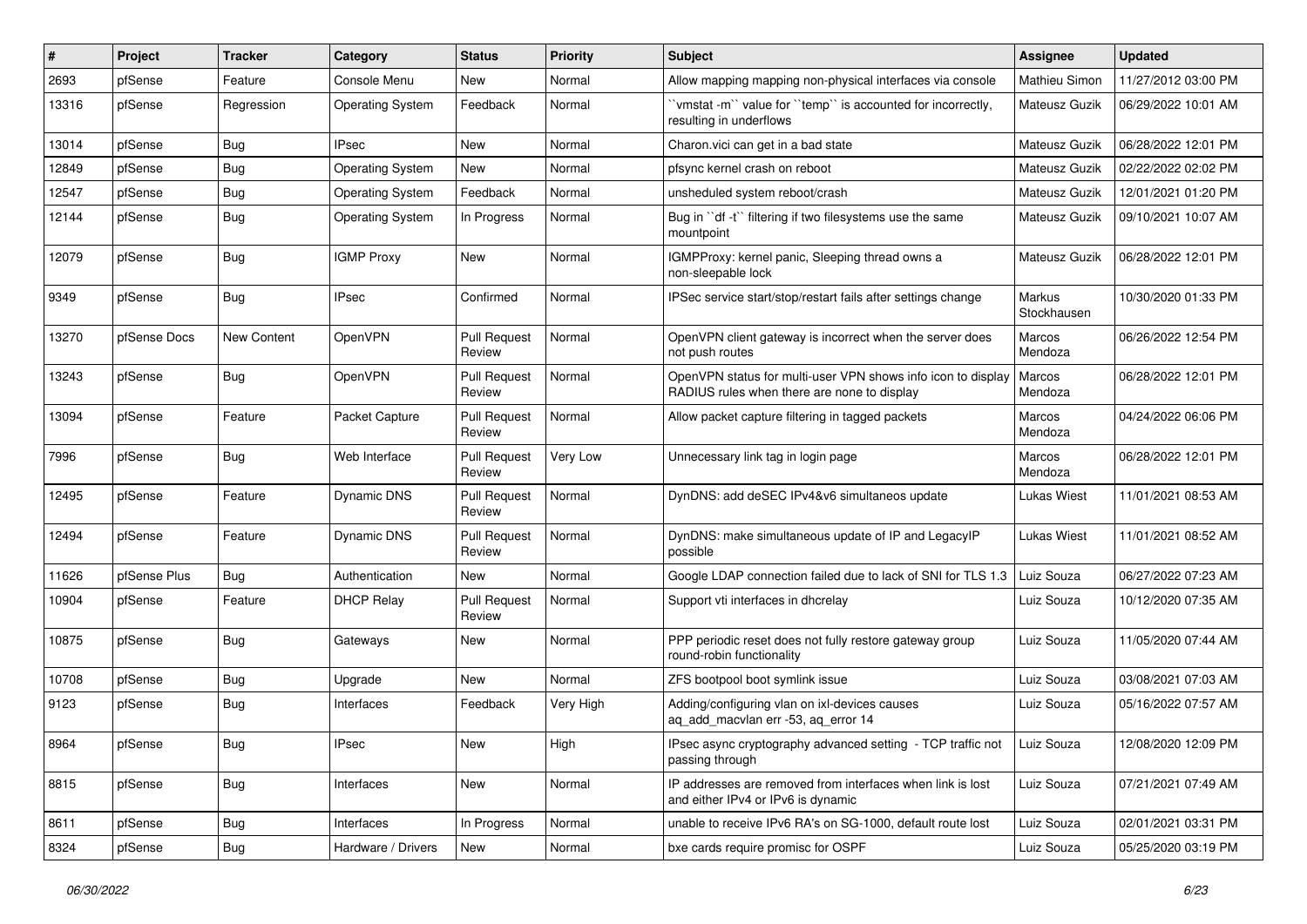| ∦     | Project             | <b>Tracker</b> | Category                            | <b>Status</b>                 | <b>Priority</b> | Subject                                                                                               | <b>Assignee</b>        | <b>Updated</b>      |
|-------|---------------------|----------------|-------------------------------------|-------------------------------|-----------------|-------------------------------------------------------------------------------------------------------|------------------------|---------------------|
| 8192  | pfSense             | Bug            | Gateway Monitoring                  | New                           | Low             | dpinger - Change in ISP link-local IPv6 address drops<br>connectivity                                 | Luiz Souza             | 11/05/2020 07:31 AM |
| 8100  | pfSense             | Bug            | CARP                                | New                           | Normal          | pfsync Initially Deletes States on Primary for Connections<br>Established through Secondary           | Luiz Souza             | 02/08/2022 12:59 PM |
| 8013  | pfSense             | <b>Bug</b>     | <b>IPsec</b>                        | <b>New</b>                    | Normal          | IPsec MSS clamping value shared for IPv4 and IPv6                                                     | Luiz Souza             | 10/28/2021 01:37 PM |
| 7389  | pfSense             | Bug            | <b>Traffic Shaper</b><br>(Limiters) | In Progress                   | Normal          | Limiter does not work with transparent proxy                                                          | Luiz Souza             | 02/01/2021 03:31 PM |
| 7235  | pfSense             | Bug            | <b>IPsec</b>                        | New                           | Normal          | 4860 has not got significant IPsec performance rising with<br>enabled HW acceleration                 | Luiz Souza             | 12/18/2021 04:32 PM |
| 7212  | pfSense             | Feature        | Hardware / Drivers                  | <b>New</b>                    | Normal          | Provide Driver for SG-1000 Crypto Accelerator                                                         | Luiz Souza             | 08/20/2019 08:46 AM |
| 6333  | pfSense             | Bug            | Gateway Monitoring                  | Confirmed                     | Normal          | Bootup starts/restarts dpinger multiple times                                                         | Luiz Souza             | 11/16/2020 01:11 PM |
| 6295  | pfSense             | Bug            | <b>Traffic Shaper</b><br>(Limiters) | New                           | Normal          | Crash upon applying CODELQ to untagged parent interface<br>when also applied to daughter VLAN         | Luiz Souza             | 08/20/2019 02:44 PM |
| 6220  | pfSense             | Bug            | <b>Operating System</b>             | Confirmed                     | Normal          | state mismatch with host-initiated traffic matching binat to IP<br>not locally assigned               | Luiz Souza             | 06/08/2016 09:23 AM |
| 6023  | pfSense<br>Packages | Bug            | Suricata                            | New                           | Low             | Traffic Shaper (pfsense 2.3) Suricata V3.0 Inline Mode<br>Operation                                   | Luiz Souza             | 04/15/2016 05:59 AM |
| 4796  | pfSense             | Feature        | Routing                             | <b>New</b>                    | Normal          | Support Multiple FIBs in pfSense                                                                      | Luiz Souza             | 09/22/2017 12:12 AM |
| 4479  | pfSense             | Bug            | <b>Operating System</b>             | New                           | Normal          | Firewall rules won't match GRE interface after applying<br>IPSEC transport encryption on GRE tunnel   | Luiz Souza             | 08/20/2021 08:46 AM |
| 4406  | pfSense             | Bug            | <b>Operating System</b>             | Confirmed                     | Normal          | ALTQ problems with wireless cloned interfaces                                                         | Luiz Souza             | 11/19/2015 12:06 AM |
| 4405  | pfSense             | Feature        | <b>Traffic Shaper</b><br>(ALTQ)     | In Progress                   | Normal          | Traffic shaping doesn't work when applied to a bridge<br>interface                                    | Luiz Souza             | 02/09/2021 12:05 PM |
| 4298  | pfSense             | Bug            | <b>SNMP</b>                         | Assigned                      | Very Low        | Excessive errors from snmpd                                                                           | Luiz Souza             | 09/13/2020 08:21 AM |
| 3824  | pfSense             | Bug            | <b>Traffic Shaper</b><br>(Limiters) | Confirmed                     | Normal          | Limiters on bridge break traffic outside locally-configured IP<br>subnets                             | Luiz Souza             | 11/03/2016 07:16 PM |
| 1819  | pfSense             | Bug            | <b>DNS Resolver</b>                 | New                           | Normal          | DNS Resolver Not Registering DHCP Server Specified<br>Domain Name                                     | Luiz Souza             | 04/28/2022 01:53 PM |
| 13323 | pfSense             | Bug            | Captive Portal                      | New                           | Normal          | Captive Portal breaks policy based routing for mac address<br>bypassed clients after upgrade to 22.05 | <b>Kristof Provost</b> | 06/30/2022 09:46 AM |
| 13303 | pfSense             | Bug            | <b>Dynamic DNS</b>                  | <b>Pull Request</b><br>Review | Normal          | DynDNS - DNSExit no longer working                                                                    | Koen Zomers            | 06/28/2022 12:01 PM |
| 11797 | pfSense<br>Packages | Bug            | <b>Status Traffic Totals</b>        | New                           | Normal          | Traffic Totals lost upon reboot when using a ramdisk for /var<br>and /tmp                             | John Cornwell          | 04/10/2021 06:27 PM |
| 6742  | pfSense             | Feature        | Authentication                      | New                           | Normal          | OAuth2 authentication for OpenVPN (and for FreeRadius)                                                | Jim Thompson           | 10/19/2020 09:19 AM |
| 5616  | pfSense             | Feature        | Wireless                            | New                           | Normal          | <b>Incorrect Wireless Channel</b>                                                                     | Jim Thompson           | 10/09/2016 03:33 PM |
| 4632  | pfSense             | Feature        | Operating System                    | New                           | Normal          | Support for Multipath TCP (MPTCP)                                                                     | Jim Thompson           | 03/01/2022 05:39 AM |
| 3377  | pfSense             | Feature        | Captive Portal                      | New                           | Normal          | OAuth2 authentication in captive portal                                                               | Jim Thompson           | 10/19/2020 09:13 AM |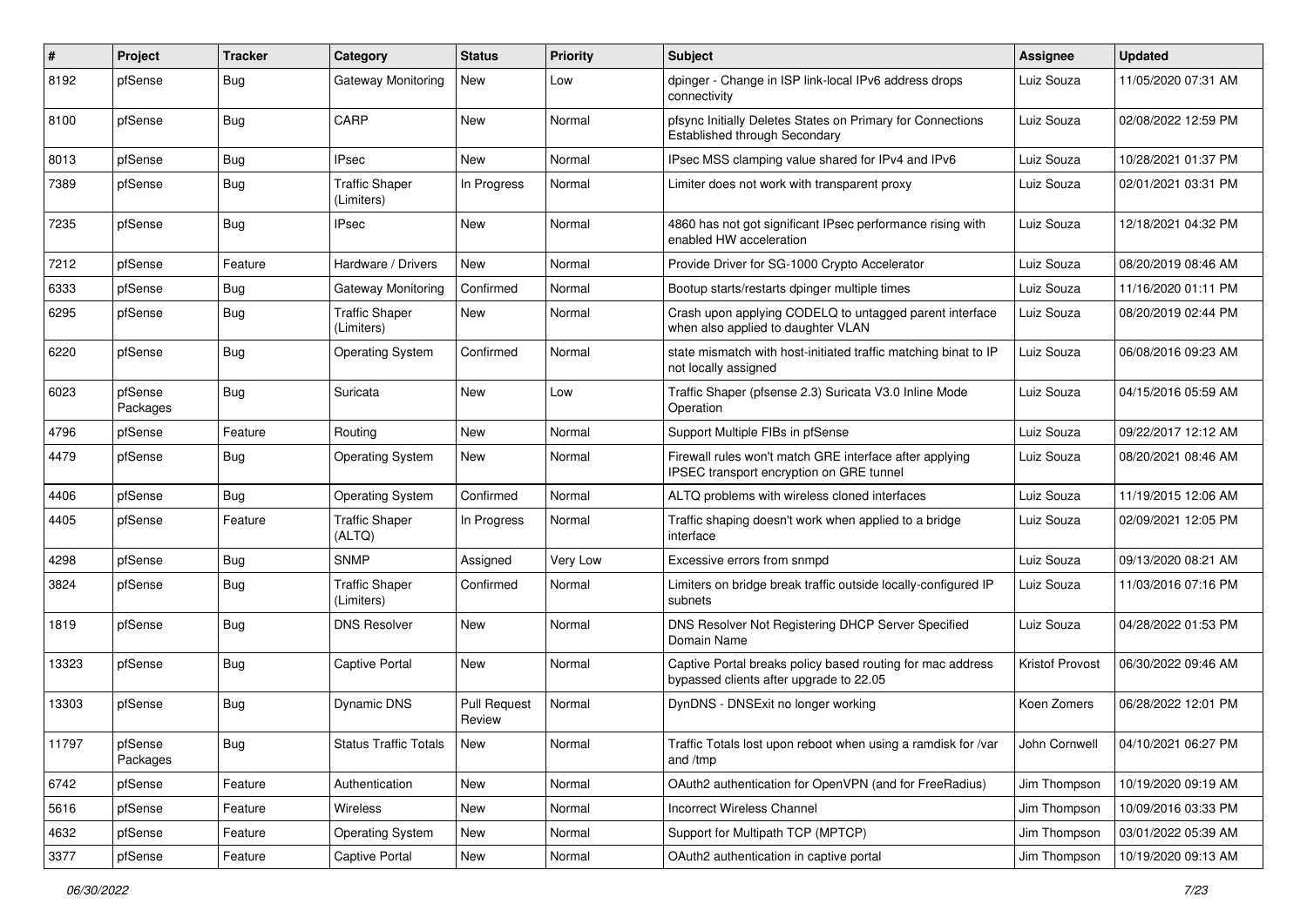| ∦     | Project             | Tracker     | Category                   | <b>Status</b>                 | Priority        | Subject                                                                                                                                        | <b>Assignee</b> | <b>Updated</b>      |
|-------|---------------------|-------------|----------------------------|-------------------------------|-----------------|------------------------------------------------------------------------------------------------------------------------------------------------|-----------------|---------------------|
| 13318 | pfSense             | Bug         | Web Interface              | Feedback                      | Low             | NDP Table not showing hostname                                                                                                                 | Jim Pingle      | 06/29/2022 12:16 PM |
| 13310 | pfSense             | Bug         | Rules / NAT                | Feedback                      | Normal          | Each line in the NPt destination IPv6 prefix list also contains<br>the network of the previous line when multiple choices are<br>present       | Jim Pingle      | 06/28/2022 12:01 PM |
| 13272 | pfSense             | Bug         | <b>Captive Portal</b>      | Pull Request<br>Review        | <b>Very Low</b> | Voucher CSV output has leading space before voucher code                                                                                       | Jim Pingle      | 06/28/2022 12:01 PM |
| 13258 | pfSense             | Bug         | Console Menu               | <b>Pull Request</b><br>Review | Low             | secret menu option 100                                                                                                                         | Jim Pingle      | 06/28/2022 12:01 PM |
| 13255 | pfSense<br>Packages | Todo        | OpenVPN Client<br>Export   | New                           | Normal          | Set PKCS#12 algorithm when exporting OpenVPN ZIP or<br>Windows bundles                                                                         | Jim Pingle      | 06/08/2022 10:37 AM |
| 13250 | pfSense             | Todo        | DHCP (IPv4)                | <b>New</b>                    | Very Low        | Clean up DHCP Server option language                                                                                                           | Jim Pingle      | 06/28/2022 12:01 PM |
| 13245 | pfSense             | Feature     | Aliases / Tables           | <b>Pull Request</b><br>Review | Normal          | Type column on Alias lists                                                                                                                     | Jim Pingle      | 06/28/2022 12:01 PM |
| 13240 | pfSense             | Bug         | Rules / NAT                | New                           | Normal          | User is forced to pick an NPt destination IPv6 prefix length<br>even when choosing a drop-down entry which contains a<br>defined prefix length | Jim Pingle      | 06/28/2022 12:01 PM |
| 13229 | pfSense Docs        | Todo        | <b>Captive Portal</b>      | Feedback                      | Normal          | Update documentation for IPFW to PF transition for Limiters<br>and Captive Portal                                                              | Jim Pingle      | 05/27/2022 03:04 PM |
| 13228 | pfSense             | Bug         | Interfaces                 | <b>New</b>                    | Normal          | Recovering interface gateway may not be added back into<br>gateway groups and rules when expected                                              | Jim Pingle      | 06/29/2022 04:31 PM |
| 13223 | pfSense Docs        | New Content | Routing / Gateways         | Feedback                      | Normal          | Document new gateway state killing behavior                                                                                                    | Jim Pingle      | 05/27/2022 01:59 PM |
| 13211 | pfSense Docs        | New Content | OpenVPN                    | Feedback                      | Normal          | OpenVPN DCO Documentation                                                                                                                      | Jim Pingle      | 06/15/2022 10:42 AM |
| 13132 | pfSense             | Bug         | Backup / Restore           | New                           | Normal          | Two SSHDATA Sections in Restored Config Breaks Unit                                                                                            | Jim Pingle      | 06/29/2022 07:53 AM |
| 13108 | pfSense Docs        | Todo        | Installation /<br>Upgrades | New                           | Normal          | ZFS filesystem implications                                                                                                                    | Jim Pingle      | 04/27/2022 03:18 PM |
| 13090 | pfSense             | Bug         | OpenVPN                    | New                           | Normal          | OpenVPN: do not use legacy deprecated netbios settings                                                                                         | Jim Pingle      | 04/22/2022 11:19 AM |
| 13089 | pfSense             | Bug         | OpenVPN                    | New                           | Normal          | OpenVPN: fix some netbios options were preserved even if<br>teh Netbios option was unchecked                                                   | Jim Pingle      | 04/22/2022 11:06 AM |
| 13088 | pfSense             | <b>Bug</b>  | OpenVPN                    | New                           | Normal          | OpenVPN Client Overrides: properly hide/show form fields                                                                                       | Jim Pingle      | 06/08/2022 09:15 AM |
| 13085 | pfSense             | Feature     | OpenVPN                    | <b>Pull Request</b><br>Review | Normal          | OpenVPN: expose NBDD servers in GUI + fix GUI bugs                                                                                             | Jim Pingle      | 04/22/2022 11:09 AM |
| 13054 | pfSense             | Feature     | Package System             | New                           | Normal          | Package plugin hook for web server configuration stanzas                                                                                       | Jim Pingle      | 04/12/2022 03:04 PM |
| 13020 | pfSense Docs        | Todo        | <b>Firewall Rules</b>      | New                           | Normal          | easyrule command documentation should document<br>permissible wildcards                                                                        | Jim Pingle      | 04/04/2022 08:01 AM |
| 12980 | pfSense Docs        | Todo        | OpenVPN                    | Feedback                      | Normal          | Add warnings against OpenVPN Shared Key mode                                                                                                   | Jim Pingle      | 03/24/2022 02:11 PM |
| 12978 | pfSense Docs        | Correction  | Monitoring                 | New                           | Normal          | Correction to iftop section of Monitoring Bandwidth Usage                                                                                      | Jim Pingle      | 03/23/2022 11:18 AM |
| 12963 | pfSense<br>Packages | Feature     | Nmap                       | Feedback                      | Normal          | Run nmap scans in the background                                                                                                               | Jim Pingle      | 06/06/2022 06:55 PM |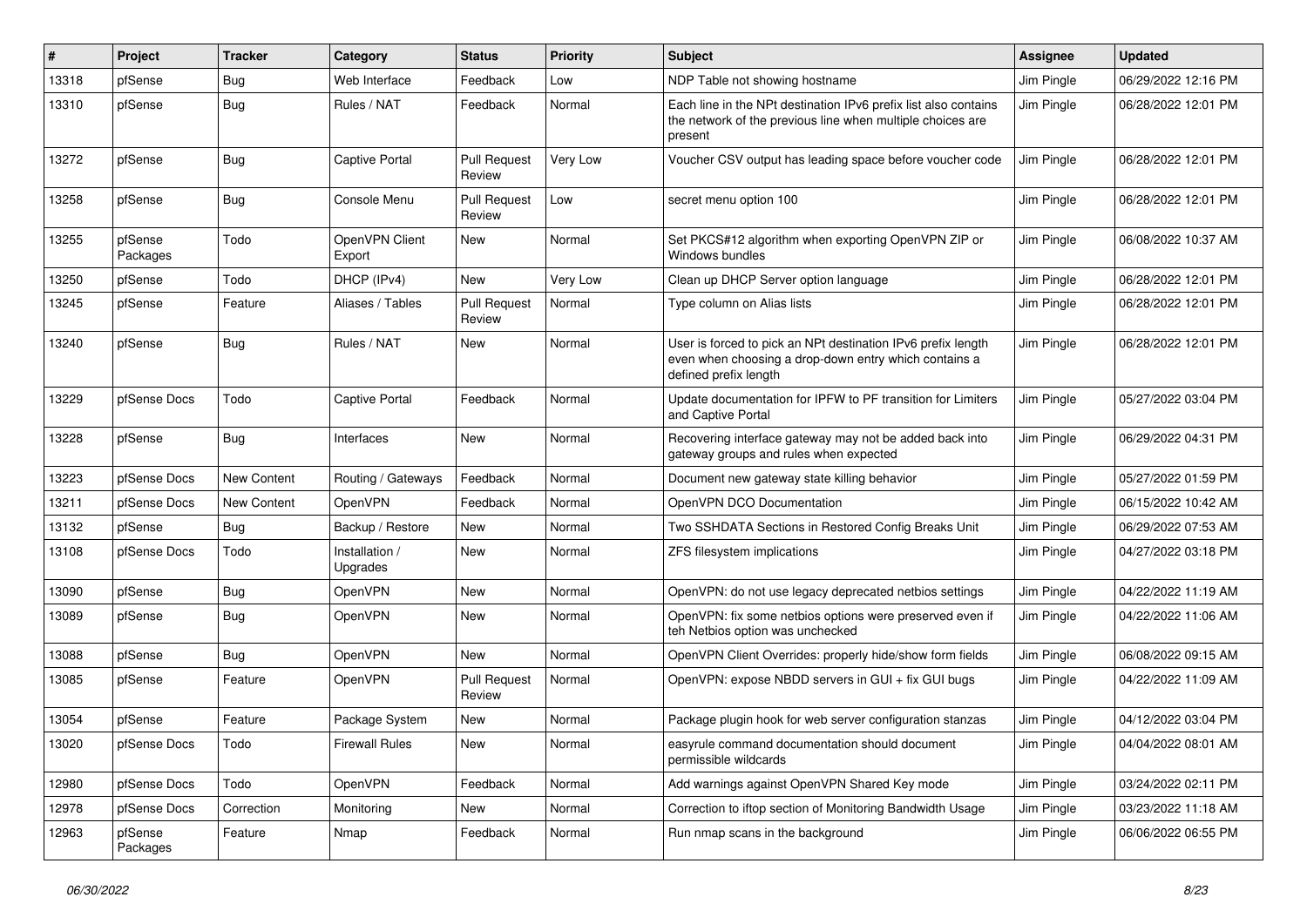| ∦     | Project             | <b>Tracker</b> | Category                    | <b>Status</b>                 | <b>Priority</b> | Subject                                                                                       | Assignee   | <b>Updated</b>      |
|-------|---------------------|----------------|-----------------------------|-------------------------------|-----------------|-----------------------------------------------------------------------------------------------|------------|---------------------|
| 12942 | pfSense             | Bug            | Gateways                    | New                           | Normal          | Code to kill states for old gateway when reconnecting an<br>interface is incorrect            | Jim Pingle | 06/28/2022 12:01 PM |
| 12863 | pfSense             | Feature        | Authentication              | New                           | <b>Very Low</b> | dynamically tune sha512crypt rounds                                                           | Jim Pingle | 03/19/2022 12:53 PM |
| 12811 | pfSense             | <b>Bug</b>     | Gateway Monitoring          | New                           | Normal          | Services are not restarted when PPP interfaces connect                                        | Jim Pingle | 06/30/2022 03:18 AM |
| 12565 | pfSense Docs        | New Content    | <b>OpenVPN</b>              | <b>New</b>                    | Normal          | Document new "Duplicate Connection Limit" option on<br>OpenVPN server instances               | Jim Pingle | 12/06/2021 08:07 AM |
| 12549 | pfSense             | Regression     | <b>IPsec</b>                | New                           | Normal          | Per-user Mobile IPsec settings are not applied to connecting<br>mobile clients                | Jim Pingle | 06/28/2022 12:01 PM |
| 12475 | pfSense<br>Packages | Bug            | OpenVPN Client<br>Export    | Feedback                      | Normal          | OpenVPN Client Export does not show certificate without<br>private key                        | Jim Pingle | 02/17/2022 08:24 AM |
| 12335 | pfSense             | Bug            | <b>IPsec</b>                | New                           | Normal          | <b>IPsec DNS inefficiency</b>                                                                 | Jim Pingle | 06/28/2022 12:01 PM |
| 12160 | pfSense<br>Packages | Regression     | syslog-ng                   | Feedback                      | High            | An invalid configuration is generated when choosing TLS as<br>the default protocol            | Jim Pingle | 07/23/2021 03:27 PM |
| 11997 | pfSense<br>Packages | Bug            | <b>IPsec Profile Wizard</b> | New                           | Normal          | Add Support for Android Strongswan Profiles in the Profile<br>Wizard                          | Jim Pingle | 07/10/2021 07:51 PM |
| 11879 | pfSense<br>Packages | Feature        | <b>ACME</b>                 | Feedback                      | Normal          | Add support for SSL.com ACME server                                                           | Jim Pingle | 03/02/2022 02:03 PM |
| 11539 | pfSense             | Bug            | <b>IPsec</b>                | Feedback                      | Normal          | Mobile IPsec "split include" value of 0.0.0.0/0 causes some<br>clients to fail                | Jim Pingle | 06/28/2022 12:01 PM |
| 11471 | pfSense Docs        | Todo           | Development                 | New                           | Low             | Feedback on Development - Developing Packages                                                 | Jim Pingle | 02/19/2021 02:52 PM |
| 11345 | pfSense<br>Packages | <b>Bug</b>     | <b>FRR</b>                  | Feedback                      | Normal          | FRR-OSPF - No "prefix-list" possible                                                          | Jim Pingle | 02/04/2021 11:03 PM |
| 11301 | pfSense<br>Packages | Feature        | <b>FRR</b>                  | Feedback                      | Normal          | Switch FRR to use default rc file as a service control base                                   | Jim Pingle | 01/28/2021 09:35 AM |
| 11206 | pfSense<br>Packages | Feature        | <b>FRR</b>                  | <b>Pull Request</b><br>Review | Normal          | <b>FRR 7.5</b>                                                                                | Jim Pingle | 01/08/2021 12:47 PM |
| 11204 | pfSense<br>Packages | Bug            | NET-SNMP                    | Feedback                      | Normal          | Fix net-snmp logging to syslog                                                                | Jim Pingle | 03/19/2021 05:10 AM |
| 11195 | pfSense Docs        | Correction     | Recipes                     | New                           | Normal          | Feedback on pfSense Configuration Recipes - Accessing a<br>CPE/Modem from Inside the Firewall | Jim Pingle | 12/30/2020 01:13 PM |
| 11145 | pfSense Docs        | Correction     | Virtualization              | New                           | <b>Very Low</b> | Feedback on pfSense Configuration Recipes - Virtualizing<br>pfSense with Hyper-V              | Jim Pingle | 03/06/2021 04:14 PM |
| 11130 | pfSense<br>Packages | Feature        | ${\sf FRR}$                 | Feedback                      | Normal          | FRR RIP support                                                                               | Jim Pingle | 12/31/2021 04:19 PM |
| 11071 | pfSense Docs        | New Content    | <b>DHCP</b>                 | <b>New</b>                    | Normal          | Feedback on Services - IPv6 Router Advertisements                                             | Jim Pingle | 12/08/2020 09:25 AM |
| 11067 | pfSense Docs        | Correction     | Wireless                    | New                           | Normal          | Feedback on Wireless - Recommended Wireless Hardware                                          | Jim Pingle | 11/16/2020 07:17 AM |
| 10924 | pfSense Docs        | Correction     | Recipes                     | New                           | Normal          | Feedback on Virtualization - Virtualizing pfSense with<br>VMware vSphere / ESXi               | Jim Pingle | 09/23/2020 03:46 PM |
| 10821 | pfSense Docs        | Correction     | General                     | New                           | Normal          | Use neutral language alternatives                                                             | Jim Pingle | 09/23/2020 10:43 AM |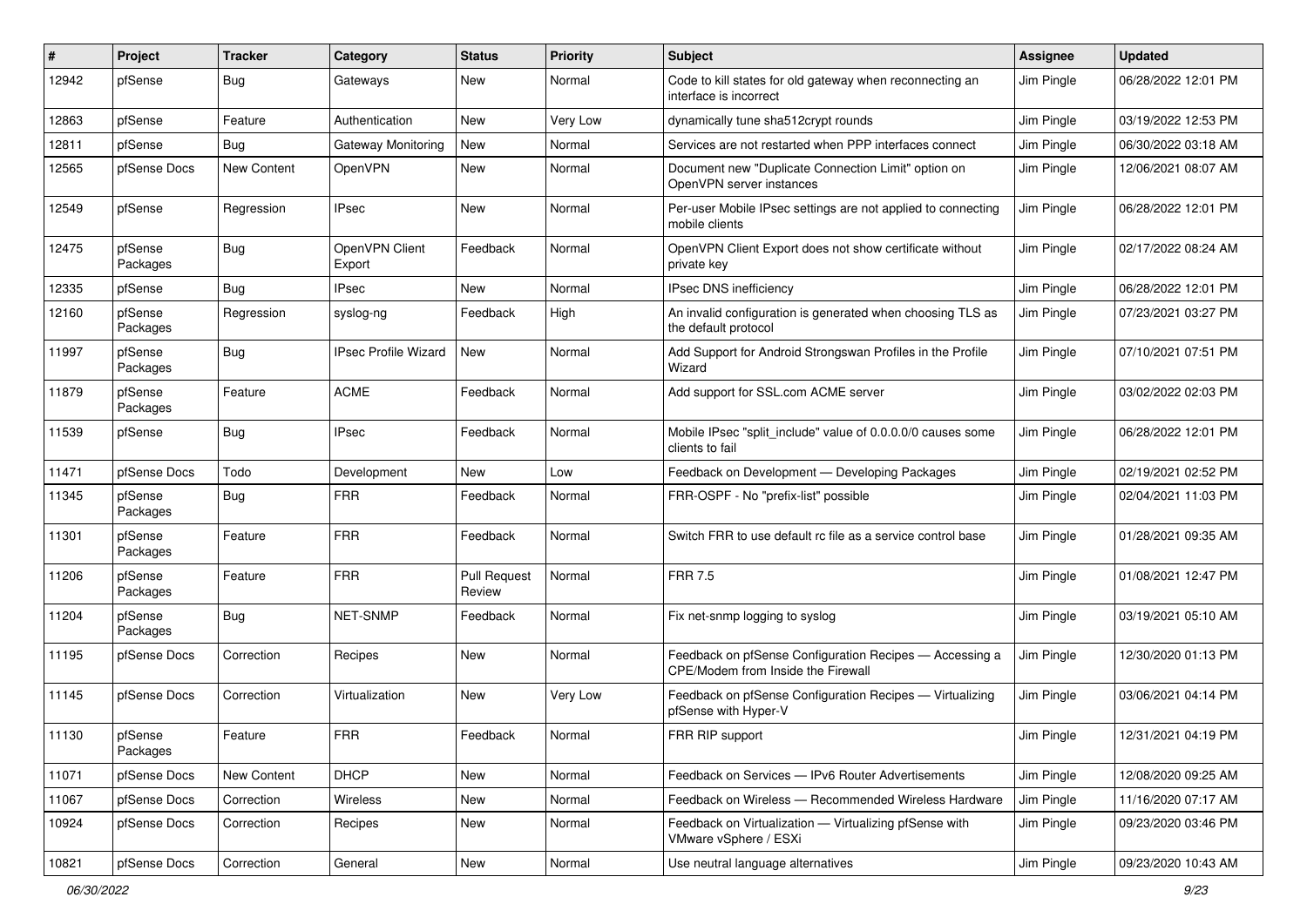| ∦     | Project             | <b>Tracker</b>     | Category              | <b>Status</b> | <b>Priority</b> | Subject                                                                                                 | Assignee   | <b>Updated</b>      |
|-------|---------------------|--------------------|-----------------------|---------------|-----------------|---------------------------------------------------------------------------------------------------------|------------|---------------------|
| 10789 | pfSense<br>Packages | Feature            | <b>FRR</b>            | Feedback      | Normal          | FRR integrated configuration and hitless reloads                                                        | Jim Pingle | 01/20/2021 11:16 PM |
| 10653 | pfSense<br>Packages | Feature            | <b>FRR</b>            | New           | Normal          | Allow to download frr status                                                                            | Jim Pingle | 06/11/2020 01:21 AM |
| 10482 | pfSense Docs        | Correction         | Virtualization        | <b>New</b>    | Normal          | In AWS, Get System Log may not show output and Get<br>Instance Screenshot may need to be used           | Jim Pingle | 04/20/2020 09:07 AM |
| 10294 | pfSense<br>Packages | Bug                | <b>FRR</b>            | New           | Normal          | FRR Route Counts Incorrect on Status Page                                                               | Jim Pingle | 02/26/2020 11:08 AM |
| 9889  | pfSense             | Bug                | Certificates          | New           | <b>Very Low</b> | CRL check for Intermediate CA CRLs fails                                                                | Jim Pingle | 11/08/2019 11:03 AM |
| 9685  | pfSense Docs        | Correction         | <b>Firewall Rules</b> | New           | Normal          | Feedback on Firewall - Floating Rules                                                                   | Jim Pingle | 09/23/2020 02:57 PM |
| 9608  | pfSense Docs        | Correction         | Recipes               | New           | Low             | Feedback on Virtualization - Virtualizing pfSense with<br>Hyper-V                                       | Jim Pingle | 03/06/2021 04:29 PM |
| 9545  | pfSense<br>Packages | Feature            | <b>FRR</b>            | <b>New</b>    | Normal          | Enable MULTIPATH in FRR                                                                                 | Jim Pingle | 09/18/2020 12:52 PM |
| 9454  | pfSense Docs        | Correction         | Interfaces            | <b>New</b>    | Low             | Feedback on IDS / IPS - Snort Suppression Lists                                                         | Jim Pingle | 09/23/2020 02:44 PM |
| 9374  | pfSense Docs        | Correction         | Recipes               | New           | Normal          | Feedback on Virtualization - Virtualizing pfSense with<br>Hyper-V                                       | Jim Pingle | 09/23/2020 02:40 PM |
| 9370  | pfSense Docs        | Correction         | General               | In Progress   | Normal          | Update old screenshots                                                                                  | Jim Pingle | 12/03/2021 09:55 AM |
| 9369  | pfSense Docs        | <b>New Content</b> | Packages              | New           | Normal          | Document remaining packages                                                                             | Jim Pingle | 04/14/2021 03:39 PM |
| 9335  | pfSense<br>Packages | <b>Bug</b>         | haproxy               | Feedback      | Normal          | Stored XSS in HAProxy / haproxy_listeners_edit.php                                                      | Jim Pingle | 02/18/2019 09:35 AM |
| 9310  | pfSense Docs        | Correction         | Products              | New           | Normal          | Appliances with internal switch need the MAC Address<br>section of their Getting Started guides updated | Jim Pingle | 09/23/2020 10:24 AM |
| 9200  | pfSense<br>Packages | Todo               | <b>ACME</b>           | <b>New</b>    | Normal          | Add DNS support for Google domain to Acme manager                                                       | Jim Pingle | 02/15/2022 03:16 AM |
| 9141  | pfSense<br>Packages | Feature            | <b>FRR</b>            | New           | <b>Very Low</b> | FRR xmlrpc                                                                                              | Jim Pingle | 11/26/2018 07:49 AM |
| 8852  | pfSense Docs        | Correction         | <b>DHCP</b>           | New           | Normal          | [feedback form] Unclear about "Client Identifier" in a static<br>mapping                                | Jim Pingle | 09/23/2020 02:30 PM |
| 8516  | pfSense<br>Packages | Bug                | FreeRADIUS            | New           | Normal          | FreeRADIUS requires settings re-saved after pfSense<br>upgrade                                          | Jim Pingle | 12/31/2021 05:58 PM |
| 8380  | pfSense             | Bug                | <b>OpenVPN</b>        | <b>New</b>    | Normal          | OpenVPN RADIUS password length is not constant                                                          | Jim Pingle | 07/17/2020 11:46 AM |
| 8315  | pfSense<br>Packages | <b>Bug</b>         | Mail report           | Feedback      | Normal          | Mail Report mail_report_send() behavior different than<br>notify_via_smtp()                             | Jim Pingle | 09/24/2019 10:12 AM |
| 7248  | pfSense             | Feature            | <b>IPsec</b>          | New           | Normal          | Web UI for IPSec settings should warn about poor security<br>choices                                    | Jim Pingle | 10/31/2019 12:15 PM |
| 6624  | pfSense             | Bug                | <b>IPsec</b>          | Confirmed     | Normal          | changes in IPsec config should down the connection                                                      | Jim Pingle | 08/02/2021 12:08 PM |
| 6569  | pfSense             | Feature            | <b>NTPD</b>           | New           | Normal          | Support Rockwell ZODIAC binary protocol (Jupiter receiver)<br>for high precision                        | Jim Pingle | 07/18/2016 11:45 AM |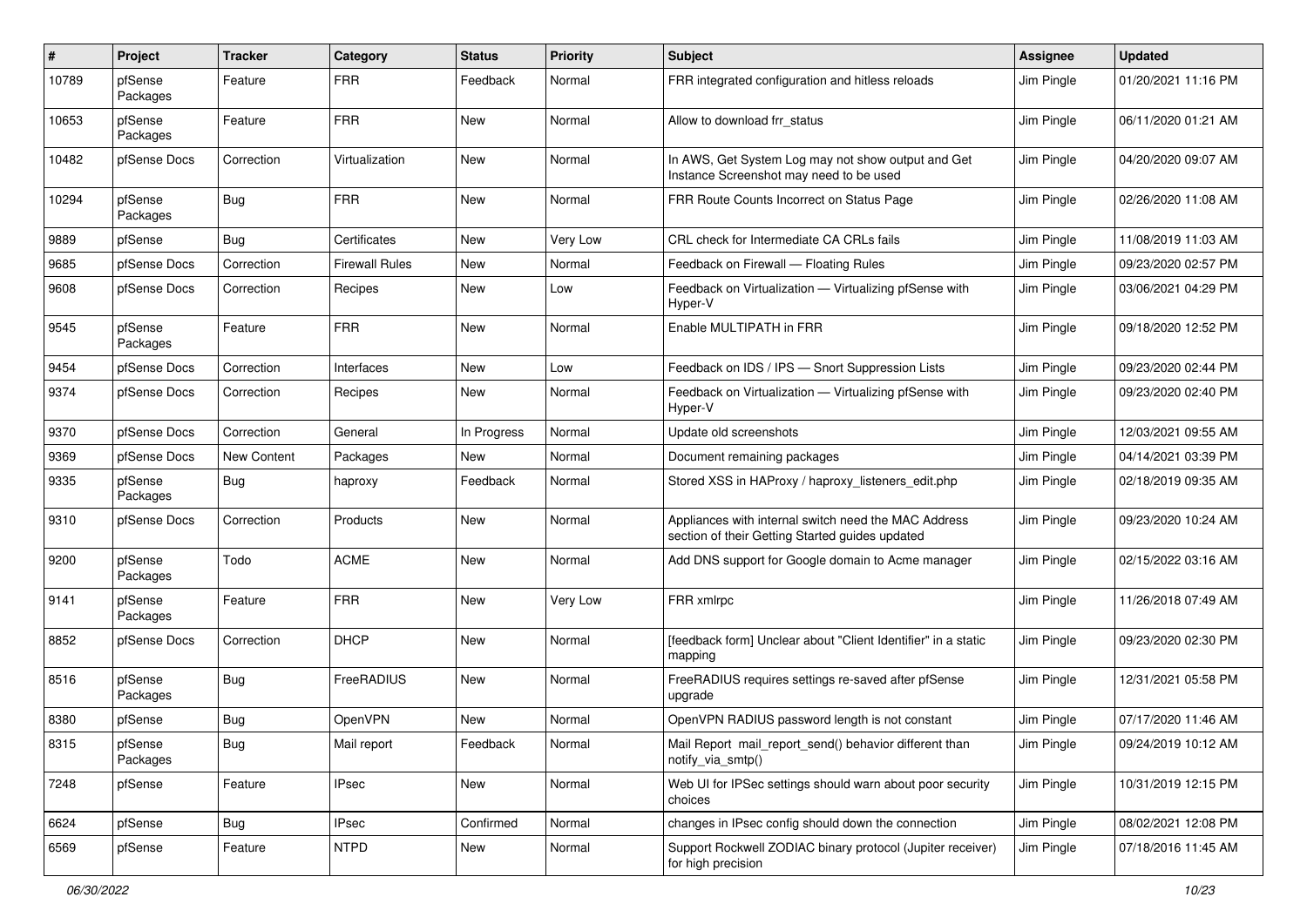| #     | Project             | <b>Tracker</b> | Category                            | <b>Status</b>                 | <b>Priority</b> | Subject                                                                                                               | <b>Assignee</b>        | <b>Updated</b>      |
|-------|---------------------|----------------|-------------------------------------|-------------------------------|-----------------|-----------------------------------------------------------------------------------------------------------------------|------------------------|---------------------|
| 1979  | pfSense             | Feature        | Aliases / Tables                    | New                           | Normal          | Add some default read-only system aliases                                                                             | Jim Pingle             | 08/21/2019 11:01 AM |
| 84    | pfSense             | Feature        | Web Interface                       | New                           | Low             | Nightly Filter Summary E-Mail                                                                                         | Jim Pingle             | 04/03/2010 06:22 PM |
| 10892 | pfSense             | Bug            | Rules / NAT                         | New                           | Low             | Large number of VLAN/LANs make floating rules are to read                                                             | <b>Jared Dillard</b>   | 02/01/2021 03:29 PM |
| 10429 | pfSense<br>Packages | <b>Bug</b>     | <b>Status Traffic Totals</b>        | New                           | Normal          | Status Traffic Total broken 2.4.5                                                                                     | <b>Jared Dillard</b>   | 02/27/2021 07:55 PM |
| 9537  | pfSense<br>Packages | <b>Bug</b>     | <b>Status Traffic Totals</b>        | New                           | Normal          | One month offset in displayed data between time changes                                                               | <b>Jared Dillard</b>   | 05/01/2020 08:27 AM |
| 8349  | pfSense             | Feature        | <b>Traffic Graphs</b>               | New                           | Normal          | Show the actual numerical information (upload/download<br>speeds) in the traffic graph dashboard widget               | <b>Jared Dillard</b>   | 02/28/2018 09:42 AM |
| 8274  | pfSense             | Feature        | <b>Traffic Graphs</b>               | New                           | Normal          | Reverse Inverse Traffic Graph View                                                                                    | <b>Jared Dillard</b>   | 08/14/2019 10:31 AM |
| 7400  | pfSense             | Bug            | <b>Traffic Graphs</b>               | Assigned                      | Normal          | Traffic Graphs show bad data on 2.3.3 1                                                                               | <b>Jared Dillard</b>   | 12/31/2021 05:47 PM |
| 7398  | pfSense             | Feature        | <b>Traffic Graphs</b>               | Assigned                      | Normal          | Show average value of bandwidth in/out on Dashboard trafic<br>graph                                                   | <b>Jared Dillard</b>   | 08/21/2019 08:56 AM |
| 7387  | pfSense             | Bug            | Dashboard                           | New                           | Low             | New Traffic Graph in dashboard resets inverted view to<br>normal view                                                 | <b>Jared Dillard</b>   | 12/11/2021 08:14 PM |
| 7267  | pfSense<br>Packages | <b>Bug</b>     | <b>Status Traffic Totals</b>        | New                           | Normal          | Status Traffic Totals - Stacked Bar - Scale not high enough                                                           | <b>Jared Dillard</b>   | 11/18/2020 07:38 AM |
| 6752  | pfSense<br>Packages | Todo           | <b>Status Traffic Totals</b>        | New                           | Low             | Traffic Totals Data Summary Graph                                                                                     | Jared Dillard          | 11/08/2017 08:58 AM |
| 6727  | pfSense             | Todo           | Web Interface                       | New                           | Very Low        | Missing file apple-touch-icon-precomposed.png?                                                                        | Jared Dillard          | 08/18/2016 02:10 PM |
| 6697  | pfSense             | Todo           | Web Interface                       | New                           | Low             | White squares around the numeric values in the Status /<br>Queues page                                                | <b>Jared Dillard</b>   | 08/15/2016 03:19 AM |
| 6696  | pfSense             | <b>Bug</b>     | <b>Traffic Shaper</b><br>(ALTQ)     | New                           | Low             | Add configure link to Status > Queues error message if traffic<br>shaping not configured                              | <b>Jared Dillard</b>   | 08/21/2019 08:55 AM |
| 6026  | pfSense             | <b>Bug</b>     | Rules / NAT                         | New                           | Low             | webinterface, firewall rules, wrapping of columns or visible<br>(horizontal)scrollbar needed when contents doesnt fit | Jared Dillard          | 08/20/2019 03:40 PM |
| 5480  | pfSense             | Todo           | Web Interface                       | New                           | Low             | inconsistent display of default values in fields                                                                      | Jared Dillard          | 03/01/2016 04:59 PM |
| 5367  | pfSense             | <b>Bug</b>     | Web Interface                       | New                           | Normal          | Safari repeatedly tries to reload dashboard                                                                           | <b>Jared Dillard</b>   | 08/22/2016 11:08 AM |
| 1675  | pfSense             | <b>Bug</b>     | <b>Captive Portal</b>               | New                           | Normal          | Captive portal logout problems with pop-up blockers.                                                                  | Jared Dillard          | 03/28/2016 01:37 PM |
| 6993  | pfSense             | <b>Bug</b>     | OpenVPN                             | New                           | Normal          | OpenVPN status error during CARP state transition                                                                     | James Webb             | 12/31/2021 05:44 PM |
| 13284 | pfSense<br>Packages | Feature        | FreeRADIUS                          | New                           | Normal          | Option to define "Issuer" in OPT configuration.                                                                       | Jakob<br>Nordgarden    | 06/19/2022 12:10 PM |
| 8072  | pfSense             | <b>Bug</b>     | <b>Traffic Shaper</b><br>(Limiters) | New                           | Normal          | Limiter / Queue mask issues?                                                                                          | Ivor Kreso             | 11/08/2017 07:56 PM |
| 13214 | pfSense<br>Packages | <b>Bug</b>     | node exporter                       | <b>Pull Request</b><br>Review | Normal-package  | AttributeError: 'NoneType' object has no attribute 'text'                                                             | lan Grindley           | 05/25/2022 08:20 AM |
| 6167  | pfSense             | <b>Bug</b>     | <b>IPsec</b>                        | Confirmed                     | Normal          | IPsec IPComp not working                                                                                              | George<br>Neville-Neil | 09/22/2020 06:07 PM |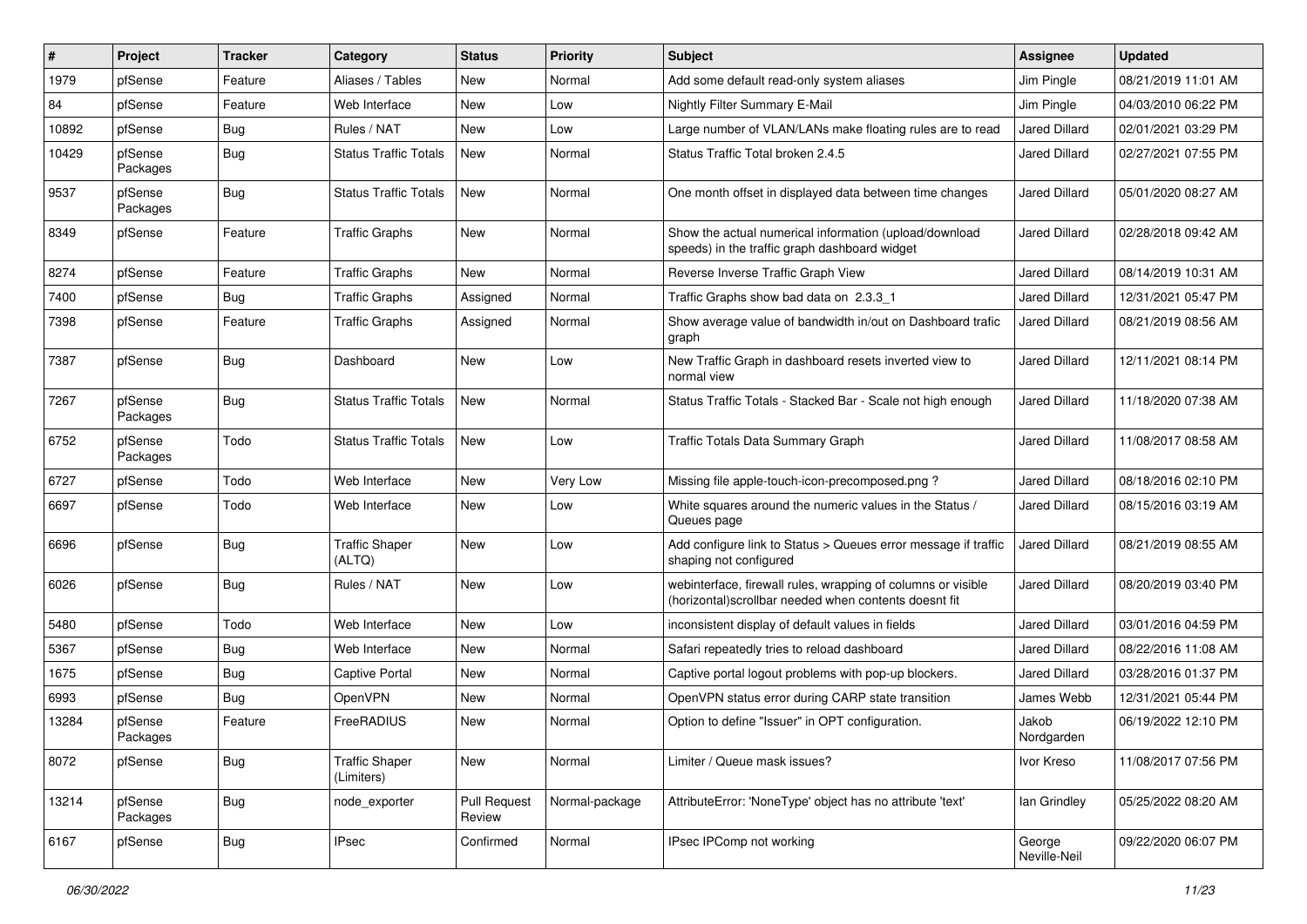| $\vert$ # | Project             | <b>Tracker</b> | Category           | <b>Status</b>                 | Priority | <b>Subject</b>                                                                                                                          | <b>Assignee</b>       | <b>Updated</b>      |
|-----------|---------------------|----------------|--------------------|-------------------------------|----------|-----------------------------------------------------------------------------------------------------------------------------------------|-----------------------|---------------------|
| 6873      | pfSense             | Bug            | DHCP (IPv6)        | New                           | Low      | radvd - Too many addresses in RDNSS section when<br>previously using DHCPv6                                                             | Dominic<br>McKeown    | 06/06/2018 10:45 AM |
| 13306     | pfSense<br>Packages | Todo           | <b>Nut</b>         | <b>New</b>                    | Normal   | Update NUT to version 2.8.0 to match FreeBSD Packages                                                                                   | Denny Page            | 06/27/2022 10:45 AM |
| 8309      | pfSense             | Feature        | Hardware / Drivers | New                           | Normal   | Include apuled driver to add support for LEDs on PC Engines<br><b>APU</b> boards                                                        | Darryn Storm          | 08/20/2019 08:47 AM |
| 13205     | pfSense Docs        | New Content    | Backup / Restore   | Feedback                      | Normal   | <b>ZFS Boot Environment documentation</b>                                                                                               | Christian<br>McDonald | 05/31/2022 10:55 AM |
| 13115     | pfSense<br>Packages | Bug            | WireGuard          | Feedback                      | Normal   | WireGuard panic due to KBI changes in<br>'udp_tun_func_t()'                                                                             | Christian<br>McDonald | 05/15/2022 10:47 AM |
| 12924     | pfSense<br>Packages | Bug            | WireGuard          | <b>New</b>                    | Normal   | DNS Resolver WireGuard ACL Inconsistency                                                                                                | Christian<br>McDonald | 04/10/2022 10:36 AM |
| 12760     | pfSense<br>Packages | <b>Bug</b>     | WireGuard          | New                           | Normal   | Link-local addresses disallowed on Wireguard interfaces                                                                                 | Christian<br>McDonald | 02/07/2022 03:50 AM |
| 12756     | pfSense Docs        | Todo           | WireGuard          | New                           | Normal   | Feedback on pfSense Configuration Recipes - WireGuard<br>Remote Access VPN Configuration Example                                        | Christian<br>McDonald | 05/31/2022 11:42 AM |
| 12715     | pfSense             | <b>Bug</b>     | Authentication     | New                           | Normal   | Long system startup time when LDAP is configured and<br>unavailable during startup.                                                     | Christian<br>McDonald | 01/24/2022 05:50 AM |
| 12608     | pfSense<br>Packages | Bug            | WireGuard          | <b>New</b>                    | High     | WireGuard tunnels monitored by dpinger causing system to<br>stop routing completely in certain situations                               | Christian<br>McDonald | 12/16/2021 03:14 PM |
| 12526     | pfSense<br>Packages | Feature        | WireGuard          | New                           | Normal   | WireGuard Widget                                                                                                                        | Christian<br>McDonald | 11/17/2021 07:15 AM |
| 12525     | pfSense<br>Packages | Feature        | WireGuard          | New                           | Normal   | WireGuard Tunnel restore configuration                                                                                                  | Christian<br>McDonald | 11/17/2021 07:15 AM |
| 12513     | pfSense<br>Packages | Feature        | WireGuard          | New                           | Normal   | WireGuard Utilization Status (Beyond Active Connection)                                                                                 | Christian<br>McDonald | 12/22/2021 08:40 PM |
| 6651      | pfSense<br>Packages | Feature        | <b>FRR</b>         | Feedback                      | Normal   | Loopback interfaces                                                                                                                     | Christian<br>McDonald | 12/25/2021 02:42 PM |
| 13093     | pfSense             | Bug            | Authentication     | In Progress                   | Normal   | LDAP authentication fails with extended query and RFC2307<br>group lookups enabled                                                      | Chris Linstruth       | 06/28/2022 06:09 PM |
| 12782     | pfSense             | Todo           | Build / Release    | New                           | Normal   | Disable compatibility flag                                                                                                              | <b>Brad Davis</b>     | 06/28/2022 12:01 PM |
| 13096     | pfSense<br>Packages | Feature        | Snort              | Feedback                      | Normal   | Improve robustness of Snort Rules Update Log size limitation<br>logic                                                                   | <b>Bill Meeks</b>     | 04/25/2022 12:22 PM |
| 13095     | pfSense<br>Packages | <b>Bug</b>     | Snort              | Feedback                      | Normal   | Snort VRT change in Shared Object Rules path name results<br>in failure to extract and update Snort Shared Object Rules<br>when enabled | <b>Bill Meeks</b>     | 04/25/2022 12:22 PM |
| 12979     | pfSense<br>Packages | <b>Bug</b>     | Snort              | <b>Pull Request</b><br>Review | High     | Snort Rules Update Process Using Deprecated FreeBSD<br><b>Subdirectory Name</b>                                                         | <b>Bill Meeks</b>     | 03/24/2022 09:02 AM |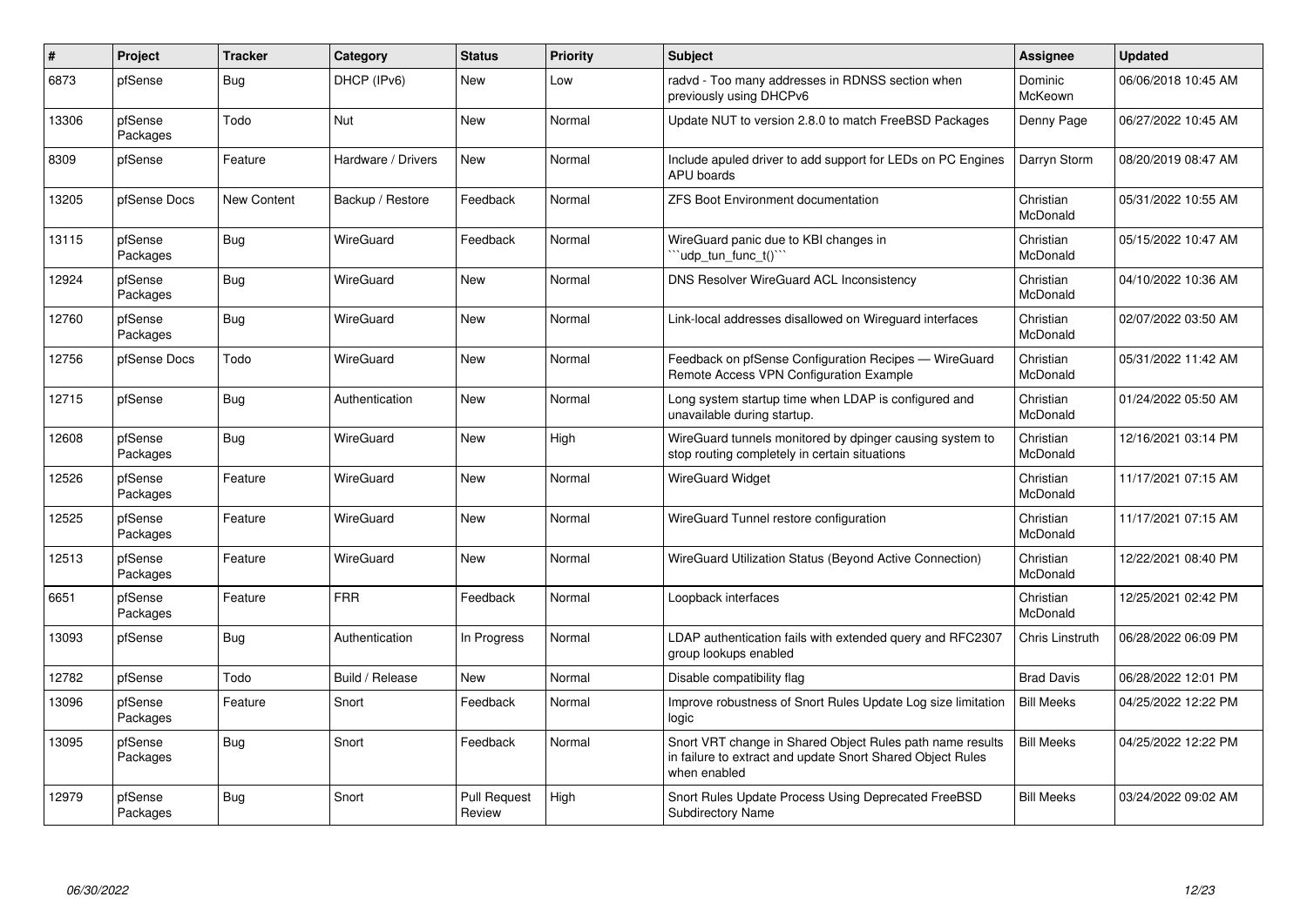| $\#$  | <b>Project</b>      | <b>Tracker</b>     | Category                        | <b>Status</b>                 | <b>Priority</b> | <b>Subject</b>                                                                                  | Assignee                              | <b>Updated</b>      |
|-------|---------------------|--------------------|---------------------------------|-------------------------------|-----------------|-------------------------------------------------------------------------------------------------|---------------------------------------|---------------------|
| 10199 | pfSense             | Todo               | Translations                    | New                           | Very Low        | Improve Spanish translation interface                                                           | Aluisco Miguel<br>Ricardo<br>Mastrapa | 01/22/2020 09:22 AM |
| 12573 | pfSense<br>Packages | Feature            | New Package<br>Request          | <b>New</b>                    | Normal          | Dashboard widget with external connection map                                                   | aleksei<br>prokofiev                  | 12/07/2021 07:38 AM |
| 13325 | pfSense Plus        | Bug                | Dashboard                       | New                           | Normal          | System Information Widget Reloading                                                             |                                       | 06/30/2022 12:00 PM |
| 13322 | pfSense             | Feature            | Diagnostics                     | New                           | Low             | Define Packet Capture Protocol                                                                  |                                       | 06/30/2022 06:45 AM |
| 13321 | pfSense             | <b>Bug</b>         | DHCP (IPv4)                     | <b>Pull Request</b><br>Review | Normal          | dhcpleases handles duplicate hostnames incorrectly                                              |                                       | 06/30/2022 07:06 AM |
| 13320 | pfSense Plus        | Bug                | Gateways                        | New                           | Normal          | IP aliases with a CARP VIP parent are not available as VIP<br>choices for gateway groups        |                                       | 06/29/2022 02:03 PM |
| 13311 | pfSense Docs        | <b>New Content</b> | Troubleshooting                 | New                           | High            | Add troubleshooting tips for ZFS boot issues                                                    |                                       | 06/28/2022 11:04 AM |
| 13307 | pfSense             | <b>Bug</b>         | PPP Interfaces                  | New                           | High            | PPP interface custom reset date/time Hour and Minute fields<br>do not properly handle "0" value |                                       | 06/28/2022 12:01 PM |
| 13305 | pfSense             | Feature            | Certificates                    | <b>New</b>                    | Normal          | Certificate Revocation page should show expiration date                                         |                                       | 06/27/2022 10:26 AM |
| 13304 | pfSense             | Feature            | <b>Traffic Shaper</b><br>(ALTQ) | <b>Pull Request</b><br>Review | Normal          | Add Broadcom Netextreme II (bxe) to the altg capable check                                      |                                       | 06/28/2022 12:01 PM |
| 13297 | pfSense             | Feature            | Routing                         | New                           | Normal          | Support for Gateway Groups as Static Route destinations                                         |                                       | 06/24/2022 07:41 AM |
| 13296 | pfSense             | Feature            | DHCP (IPv6)                     | New                           | Normal          | Add support for DHCP6 OPTION_PD_EXCLUDE (RFC 6603)                                              |                                       | 06/24/2022 10:10 PM |
| 13295 | pfSense             | Bug                | Gateway Monitoring              | <b>Pull Request</b><br>Review | Normal          | Incorrect function parameters for "get dpinger status()" call<br>in ``gwlb.inc`                 |                                       | 06/28/2022 12:01 PM |
| 13294 | pfSense             | Feature            | Gateways                        | New                           | Low             | Change gateway name                                                                             |                                       | 06/22/2022 06:07 PM |
| 13293 | pfSense             | Feature            | <b>OpenVPN</b>                  | New                           | Normal          | Option to set auth-gen-token in OpenVPN GUI                                                     |                                       | 06/21/2022 02:35 PM |
| 13292 | pfSense<br>Packages | Feature            | <b>ACME</b>                     | New                           | Normal          | Separator                                                                                       |                                       | 06/21/2022 12:06 PM |
| 13291 | pfSense Docs        | Todo               | Configuration                   | <b>New</b>                    | Low             | Notification documentation                                                                      |                                       | 06/21/2022 10:22 AM |
| 13290 | pfSense             | Regression         | Captive Portal                  | Feedback                      | Normal          | Error "dummynet: bad switch 21!" with Captive Portals and<br>Limiters active                    |                                       | 06/30/2022 08:06 AM |
| 13289 | pfSense             | <b>Bug</b>         | Backup / Restore                | New                           | Low             | Attempting to restore a 0 byte "config.xml" prints an error<br>that the file cannot be read     |                                       | 06/28/2022 12:01 PM |
| 13288 | pfSense             | <b>Bug</b>         | Configuration<br>Backend        | New                           | Normal          | Encode FreeRADIUS Custom Options                                                                |                                       | 06/20/2022 10:36 AM |
| 13287 | pfSense             | Feature            | Configuration<br>Backend        | New                           | Normal          | Encode OpenVPN Custom Options                                                                   |                                       | 06/20/2022 10:33 AM |
| 13280 | pfSense             | <b>Bug</b>         | <b>Unknown</b>                  | <b>New</b>                    | Normal          | Entries duplicated in /boot/loader.conf                                                         |                                       | 06/19/2022 11:11 AM |
| 13279 | pfSense             | <b>Bug</b>         | Interfaces                      | New                           | Normal          | DHCP config override affects Gateway installation.                                              |                                       | 06/17/2022 07:25 AM |
| 13277 | pfSense             | Bug                | <b>IGMP Proxy</b>               | New                           | Normal          | IGMP Proxy webConfigurator Page Always Produces Error                                           |                                       | 06/16/2022 07:50 PM |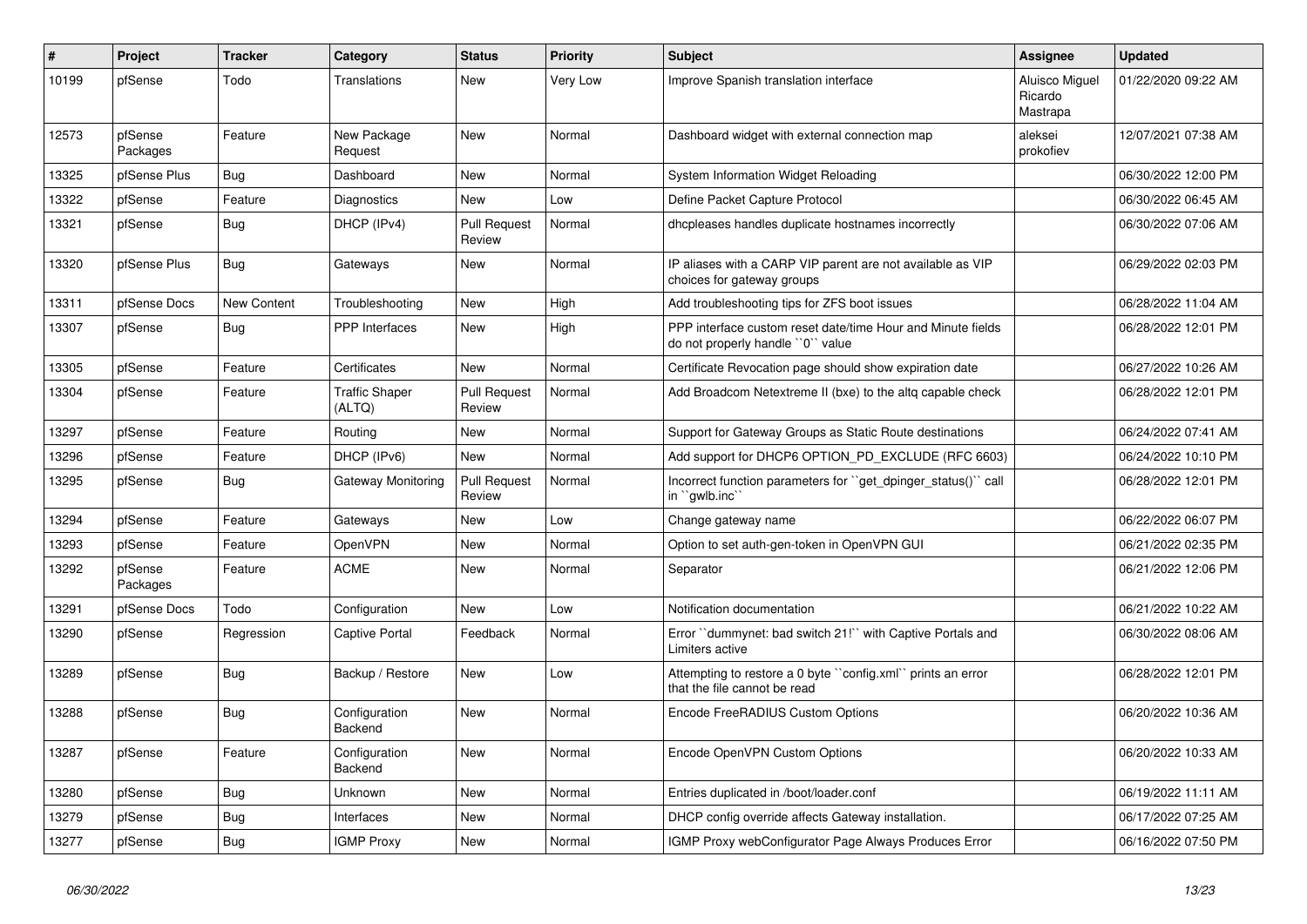| #     | Project             | <b>Tracker</b> | <b>Category</b>     | <b>Status</b>    | Priority | <b>Subject</b>                                                                                   | Assignee | <b>Updated</b>      |
|-------|---------------------|----------------|---------------------|------------------|----------|--------------------------------------------------------------------------------------------------|----------|---------------------|
| 13276 | pfSense             | Bug            | <b>IGMP Proxy</b>   | New              | Normal   | IGMP Proxy Error Message for Logging Links to System Log<br>Instead of Routing Log               |          | 06/16/2022 07:48 PM |
| 13273 | pfSense             | Bug            | DHCP (IPv4)         | New              | Normal   | dhclient can use conflicting recorded leases                                                     |          | 06/14/2022 11:07 AM |
| 13268 | pfSense             | Todo           | Console Menu        | Ready To<br>Test | Normal   | columns don't align nicely in console with medium-long<br>interface names                        |          | 06/12/2022 10:32 PM |
| 13267 | pfSense             | Bug            | OpenVPN             | New              | Normal   | dpinger continues to run on OpenVPN gateway after<br>OpenVPN service is stopped.                 |          | 06/12/2022 02:49 PM |
| 13264 | pfSense             | Feature        | <b>IPsec</b>        | New              | Normal   | IPSec Phase2 select multiple PFS key groups                                                      |          | 06/10/2022 04:29 PM |
| 13263 | pfSense             | Bug            | DHCP (IPv4)         | New              | Low      | Deleting a static DHCP entry when the related IP is not in the<br>arp table spams the log        |          | 06/10/2022 11:18 AM |
| 13260 | pfSense             | Feature        | Authentication      | New              | Normal   | Add support for OpenVPN static-challenge                                                         |          | 06/09/2022 02:04 PM |
| 13256 | pfSense             | Feature        | DHCP (IPv4)         | New              | Normal   | Better handling of duplicate IPs in static DHCP assignments                                      |          | 06/11/2022 04:51 PM |
| 13254 | pfSense             | Bug            | <b>DNS Resolver</b> | New              | Normal   | DNS resolver does not update "unbound.conf" file during link<br>down events                      |          | 06/28/2022 12:01 PM |
| 13253 | pfSense             | <b>Bug</b>     | DHCP (IPv6)         | New              | Normal   | 'dhcp6c'' is not restarted when applying settings when<br>multiple WANs are configured for DHCP6 |          | 06/28/2022 12:01 PM |
| 13252 | pfSense             | Bug            | Upgrade             | New              | Normal   | reduce frequency of php-fpm socket connection attempts from<br>check_reload_status               |          | 06/12/2022 11:11 AM |
| 13249 | pfSense             | Bug            | Console Menu        | New              | Normal   | Running playback comands multiple times results in PHP<br>error                                  |          | 06/06/2022 07:02 AM |
| 13248 | pfSense             | Regression     | DHCP (IPv6)         | New              | Normal   | IPv6 Router Advertisements runs when config.xml does not<br>contain an entry for the interface   |          | 06/05/2022 07:44 PM |
| 13247 | pfSense<br>Packages | Bug            | open-vm-tools       | New              | Low      | Open-VM-Tools service actions do not work                                                        |          | 06/05/2022 07:09 PM |
| 13246 | pfSense<br>Packages | Feature        | iperf               | New              | Normal   | iperf3 service controls do not work                                                              |          | 06/05/2022 06:51 PM |
| 13244 | pfSense             | Feature        | Web Interface       | <b>New</b>       | Normal   | Add help text under Timezone settings in the GUI                                                 |          | 06/03/2022 01:00 PM |
| 13242 | pfSense             | Feature        | Gateway Monitoring  | New              | Normal   | Enhancements to static route creation/deletion for dpinger<br>monitor IPs                        |          | 06/03/2022 11:20 AM |
| 13237 | pfSense             | Bug            | DHCP (IPv6)         | New              | Normal   | dhcp6c script cannot be executed safely                                                          |          | 06/01/2022 11:20 AM |
| 13236 | pfSense Docs        | Todo           | Products            | New              | Normal   | Document link speed limitations with igc and ix on 6100/4100                                     |          | 05/31/2022 05:53 PM |
| 13233 | pfSense Plus        | Bug            | OpenVPN             | Feedback         | Normal   | OpenVPN DCO connection fails with Auth Digest Algorithm<br>set to SHA512                         |          | 05/31/2022 03:39 PM |
| 13227 | pfSense             | Feature        | <b>IPsec</b>        | <b>New</b>       | High     | Enable IPSec Virtual IP Pool assignment by Radius for Mobile<br>Users - SIMPLE FIX               |          | 05/27/2022 10:15 AM |
| 13224 | pfSense             | Bug            | Notifications       | <b>New</b>       | Normal   | Email notification flood when UPS (NUT) and WAN send<br>notifications                            |          | 05/27/2022 01:58 AM |
| 13222 | pfSense             | i Bug          | UPnP/NAT-PMP        | New              | Normal   | CARP IP does not listen for NAT-PMP packets                                                      |          | 05/26/2022 02:28 PM |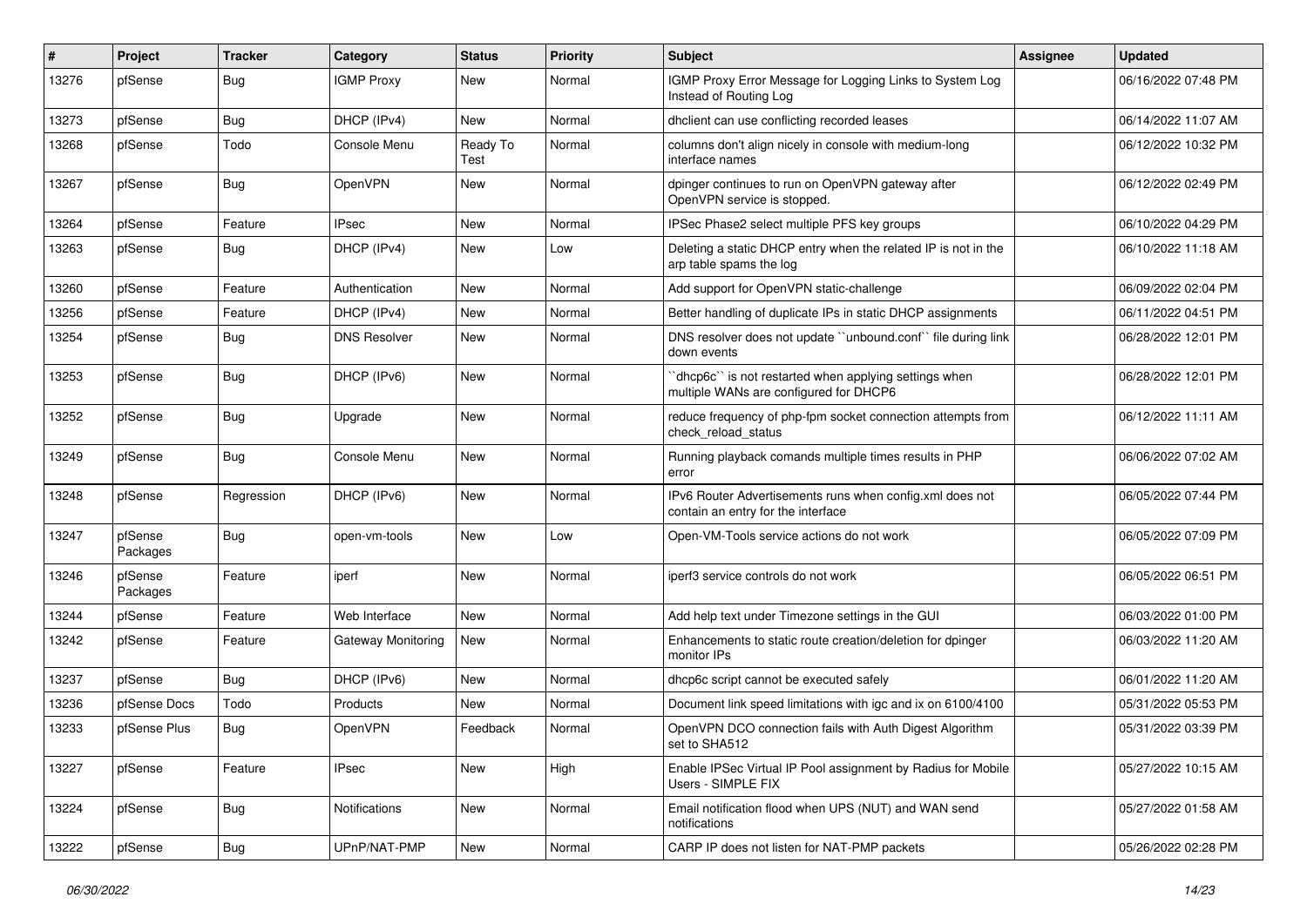| #     | Project             | <b>Tracker</b> | Category              | <b>Status</b>                 | Priority | Subject                                                                                         | <b>Assignee</b> | <b>Updated</b>      |
|-------|---------------------|----------------|-----------------------|-------------------------------|----------|-------------------------------------------------------------------------------------------------|-----------------|---------------------|
| 13220 | pfSense             | Feature        | <b>Captive Portal</b> | New                           | Very Low | Voucher per-roll bandwidth restrictions and traffic quotas                                      |                 | 05/26/2022 08:16 AM |
| 13219 | pfSense             | Feature        | <b>Captive Portal</b> | New                           | Very Low | Enable/Disable single voucher roll                                                              |                 | 05/26/2022 08:14 AM |
| 13207 | pfSense<br>Packages | Feature        | pfBlockerNG           | New                           | Normal   | The feed column on the Alerts page is confusing                                                 |                 | 05/24/2022 04:56 AM |
| 13206 | pfSense Plus        | <b>Bug</b>     | Hardware / Drivers    | <b>New</b>                    | Normal   | SG-3100 LED GPIO hangs                                                                          |                 | 06/11/2022 07:01 PM |
| 13202 | pfSense<br>Packages | Bug            | pfBlockerNG           | New                           | Normal   | Missing Protocols on IP Feed Groups Advanced<br>Inbound/Outbound Firewall Rule settings         |                 | 05/23/2022 08:58 AM |
| 13201 | pfSense<br>Packages | Feature        | pfBlockerNG           | New                           | Normal   | Add FireHol Security IP Feeds                                                                   |                 | 05/23/2022 06:34 AM |
| 13200 | pfSense<br>Packages | Feature        | pfBlockerNG           | New                           | Normal   | Custom DNS Servers for Alert settings                                                           |                 | 05/23/2022 06:16 AM |
| 13199 | pfSense<br>Packages | Feature        | pfBlockerNG           | New                           | Normal   | Feed groups should not have the first listing in the group bar                                  |                 | 05/23/2022 06:03 AM |
| 13198 | pfSense<br>Packages | Feature        | pfBlockerNG           | New                           | Normal   | Dark Theme Styling issues - Alerts White bar                                                    |                 | 05/23/2022 06:05 AM |
| 13197 | pfSense<br>Packages | Feature        | pfBlockerNG           | <b>New</b>                    | Normal   | Put a Single donation link and a proper patreon lin in the<br>pfBlocker Support Banner / Widget |                 | 05/23/2022 05:35 AM |
| 13196 | pfSense<br>Packages | Feature        | pfBlockerNG           | New                           | Normal   | remove NoVirusThanks feed                                                                       |                 | 05/23/2022 06:05 AM |
| 13195 | pfSense<br>Packages | Feature        | pfBlockerNG           | New                           | Normal   | Dedicated website for Feed mangement - Community Driven                                         |                 | 05/23/2022 05:22 AM |
| 13194 | pfSense<br>Packages | <b>Bug</b>     | pfBlockerNG           | New                           | Normal   | Remove dead Malc0de feed                                                                        |                 | 05/23/2022 05:16 AM |
| 13187 | pfSense             | Documentation  | Upgrade               | <b>New</b>                    | Normal   | Azure Frequently asked questions                                                                |                 | 05/20/2022 06:52 AM |
| 13180 | pfSense<br>Packages | Bug            | pfBlockerNG           | New                           | High     | High CPU Utilization with pfb_filter <sup>[]</sup> since PfBlockerNG update<br>to devel 3.1.0 4 |                 | 06/14/2022 08:00 AM |
| 13179 | pfSense<br>Packages | Feature        | pfBlockerNG           | <b>New</b>                    | High     | Search based on CIDR                                                                            |                 | 05/17/2022 09:45 AM |
| 13168 | pfSense             | Feature        | Dashboard             | New                           | Low      | Multiple Dashboard views for a single user                                                      |                 | 05/16/2022 07:53 AM |
| 13167 | pfSense             | <b>Bug</b>     | Dynamic DNS           | New                           | Normal   | phpDynDNS: DigitalOcean ddns update fails (bad request,<br>invalid character '-' in request id) |                 | 06/16/2022 09:30 PM |
| 13165 | pfSense             | Feature        | Dashboard             | <b>Pull Request</b><br>Review | Normal   | Feat: live update for Services dashboard widget                                                 |                 | 05/15/2022 01:48 AM |
| 13161 | pfSense             | Feature        | Web Interface         | New                           | Very Low | FLASH PORT'S LED button, to help quickly find port that<br>need to be connected to patch&cable  |                 | 05/14/2022 06:35 AM |
| 13160 | pfSense<br>Packages | Feature        | Status_Monitoring     | Pull Request<br>Review        | Normal   | Option to sort monitoring graph views                                                           |                 | 05/13/2022 12:06 PM |
| 13159 | pfSense             | Todo           | Web Interface         | New                           | Very Low | Decrease distance between img-buttons in webGUI to<br>eliminate mistake entry                   |                 | 05/14/2022 06:52 AM |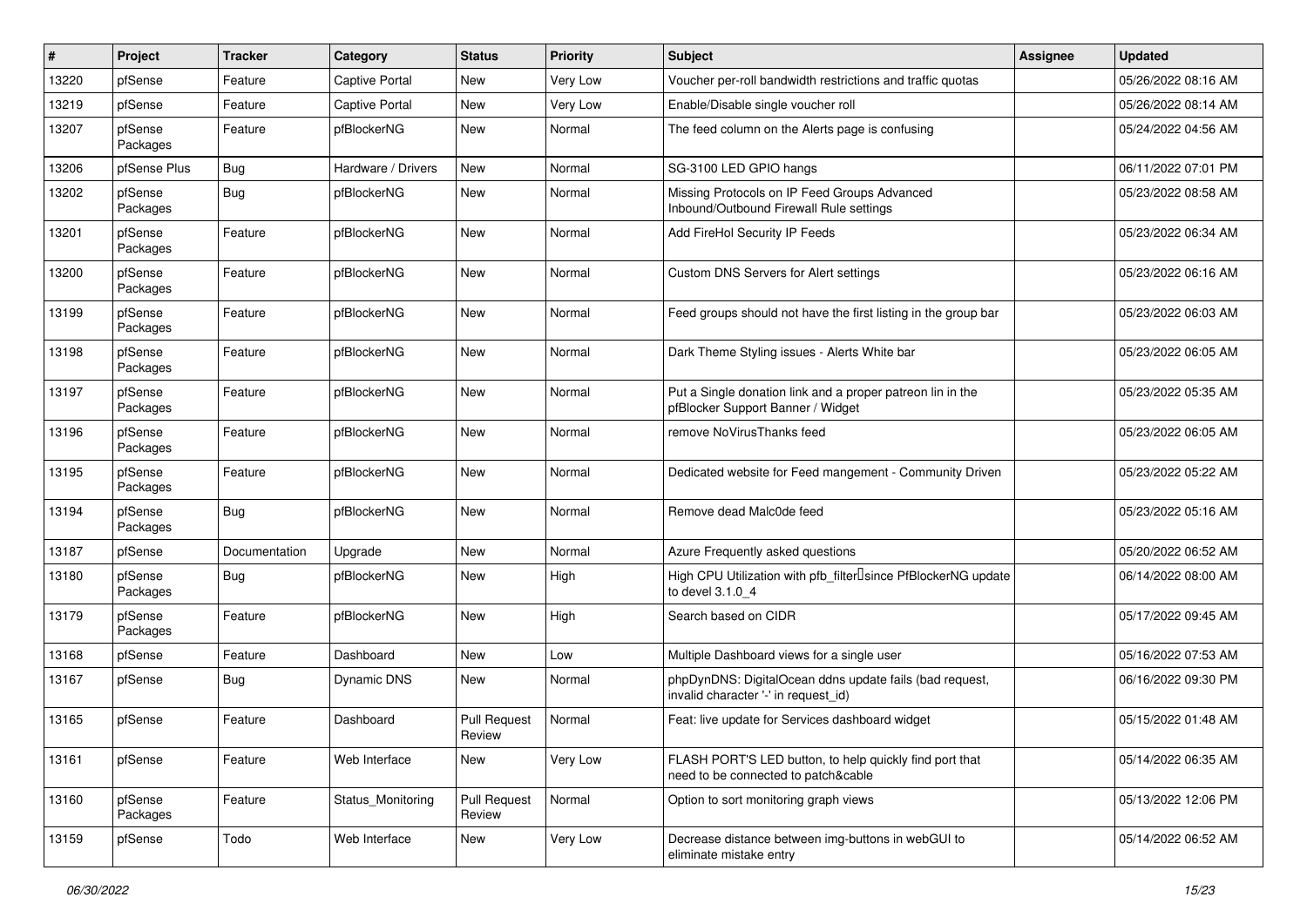| ∦     | Project             | <b>Tracker</b> | Category                        | <b>Status</b>                 | <b>Priority</b> | Subject                                                                                                                                | <b>Assignee</b> | <b>Updated</b>      |
|-------|---------------------|----------------|---------------------------------|-------------------------------|-----------------|----------------------------------------------------------------------------------------------------------------------------------------|-----------------|---------------------|
| 13158 | pfSense             | Bug            | Web Interface                   | New                           | Normal          | Input validation error when applying limiter changes                                                                                   |                 | 05/14/2022 05:32 PM |
| 13156 | pfSense<br>Packages | Regression     | pfBlockerNG                     | New                           | Normal          | pfBlockerNG IP block stats do not work                                                                                                 |                 | 06/29/2022 07:00 AM |
| 13154 | pfSense<br>Packages | Bug            | pfBlockerNG                     | Confirmed                     | Normal          | pfBlocker causing excessive CPU load                                                                                                   |                 | 06/28/2022 01:14 PM |
| 13144 | pfSense             | Bug            | Rules / NAT                     | New                           | Very Low        | Firewall rule entries can get out of sync when entries are<br>deleted while other administrators are editing entries<br>simultaneously |                 | 05/10/2022 07:26 AM |
| 13141 | pfSense<br>Packages | Bug            | squidguard                      | New                           | Normal          | wrong page squidguard block                                                                                                            |                 | 05/09/2022 05:33 PM |
| 13138 | pfSense<br>Packages | Feature        | pfBlockerNG                     | New                           | Normal          | DNS over HTTPS/TLS Blocking should be removed from<br>SafeSearch                                                                       |                 | 05/07/2022 02:52 AM |
| 13137 | pfSense<br>Packages | Feature        | pfBlockerNG                     | New                           | Normal          | ckuethe/doh-blocklist.txt add to DoH feeds                                                                                             |                 | 05/07/2022 02:39 AM |
| 13136 | pfSense<br>Packages | Feature        | pfBlockerNG                     | New                           | Normal          | Add crypt0rr DNS-over-HTTPS (DOH) provider list feeds                                                                                  |                 | 05/07/2022 02:27 AM |
| 13128 | pfSense<br>Packages | <b>Bug</b>     | Zabbix                          | <b>New</b>                    | Normal          | Zabbix Agent 6: HA Server Setup                                                                                                        |                 | 05/05/2022 01:55 AM |
| 13124 | pfSense             | Feature        | Web Interface                   | <b>Pull Request</b><br>Review | Normal          | Option to wait for interface selection before displaying firewall<br>rules                                                             |                 | 06/28/2022 12:01 PM |
| 13110 | pfSense             | Bug            | CARP                            | New                           | <b>Very Low</b> | changing CARP VIP address does not update outbound NAT<br>interface IP                                                                 |                 | 05/03/2022 02:52 PM |
| 13098 | pfSense<br>Packages | Bug            | haproxy                         | Feedback                      | Low             | HAProxy Virtual IP broken link under Frontend setup                                                                                    |                 | 04/27/2022 08:35 AM |
| 13091 | pfSense             | Feature        | OpenVPN                         | New                           | Normal          | RFE: Ability to specify the order of OpenVPN Authentication<br>servers                                                                 |                 | 04/22/2022 04:30 PM |
| 13087 | pfSense             | Bug            | OpenVPN                         | <b>New</b>                    | Normal          | OpenVPN Server: hide WINS servers list when netbios option<br>is unchecked while WINS servers is checked                               |                 | 04/22/2022 10:29 AM |
| 13076 | pfSense             | Bug            | Gateway Monitoring              | New                           | Normal          | Marking a gateway as down does not affect IPsec entries<br>using gateway groups                                                        |                 | 06/28/2022 12:01 PM |
| 13074 | pfSense Plus        | Bug            | Cryptographic<br>Modules        | <b>New</b>                    | Normal          | AES-GCM with SafeXcel on Netgate 2100 causes MBUF<br>overload                                                                          |                 | 06/12/2022 11:14 AM |
| 13073 | pfSense<br>Packages | Bug            | Squid                           | <b>New</b>                    | Normal          | ClamAV - clamd dies with high CPU load and thus the<br>C-ICAP of squid-reverse proxy causes http:500 errors                            |                 | 04/19/2022 05:38 AM |
| 13072 | pfSense             | Feature        | <b>Traffic Shaper</b><br>(ALTQ) | <b>Pull Request</b><br>Review | Very Low        | Matching background/font colors of queue values with dark<br>theme.                                                                    |                 | 04/19/2022 07:32 AM |
| 13068 | pfSense             | Bug            | Aliases / Tables                | New                           | Normal          | Error loading rules when URL Table IPs content is empty                                                                                |                 | 04/17/2022 09:07 PM |
| 13067 | pfSense             | Bug            | FilterDNS                       | New                           | Normal          | filterdns resolve interval is twice the intended value                                                                                 |                 | 04/17/2022 07:45 PM |
| 13063 | pfSense<br>Packages | Feature        | Cellular                        | <b>Pull Request</b><br>Review | Normal          | Cellular package shall support more modems and NMEA port                                                                               |                 | 05/06/2022 02:38 PM |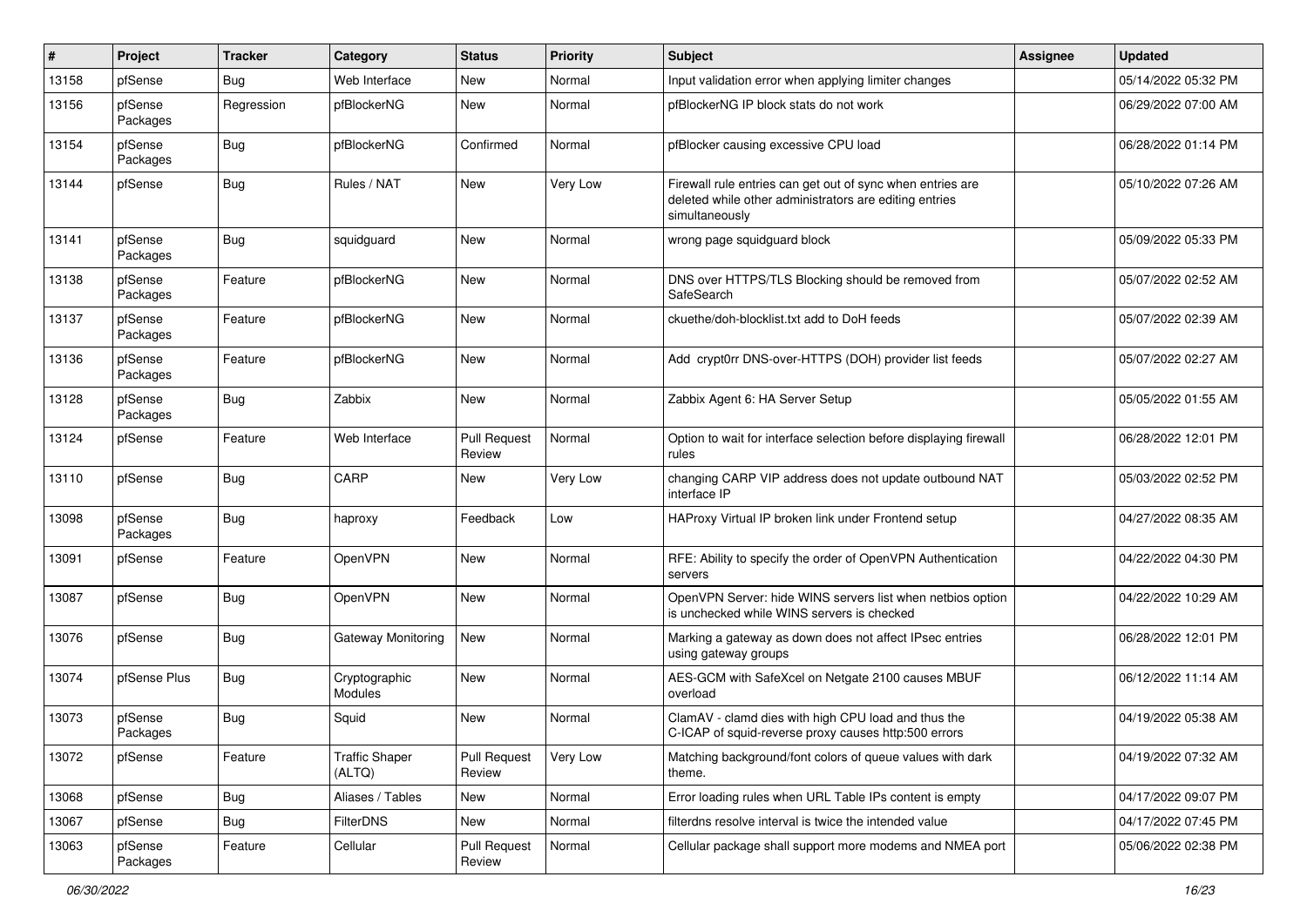| $\vert$ # | Project             | <b>Tracker</b> | Category                        | <b>Status</b> | <b>Priority</b> | <b>Subject</b>                                                                                                     | <b>Assignee</b> | <b>Updated</b>      |
|-----------|---------------------|----------------|---------------------------------|---------------|-----------------|--------------------------------------------------------------------------------------------------------------------|-----------------|---------------------|
| 13058     | pfSense             | Todo           | Rules / NAT                     | New           | Normal          | Add static routes and directly connected networks back to<br>policy route negation rules                           |                 | 04/13/2022 08:05 AM |
| 13053     | pfSense<br>Packages | Bug            | <b>ACME</b>                     | New           | Normal          | LoopiaAPI error handling                                                                                           |                 | 05/05/2022 10:58 AM |
| 13051     | pfSense             | Bug            | <b>Traffic Shaper</b><br>(ALTQ) | <b>New</b>    | Normal          | Firewall traffic shaper by interface selection unknow                                                              |                 | 04/12/2022 07:03 AM |
| 13046     | pfSense             | Bug            | Rules / NAT                     | New           | Normal          | Floating rule applied to IPv6 interface with a SLAAC DHCPv6<br>gateway reports error on boot                       |                 | 04/11/2022 09:50 AM |
| 13045     | pfSense<br>Packages | <b>Bug</b>     | WireGuard                       | New           | Normal          | Firewall floating rules ignore WireGuard traffic                                                                   |                 | 04/11/2022 09:40 AM |
| 13044     | pfSense<br>Packages | Feature        | Mail report                     | <b>New</b>    | Normal          | Customized reporting                                                                                               |                 | 04/11/2022 09:22 AM |
| 13043     | pfSense<br>Packages | Bug            | WireGuard                       | New           | Normal          | OSPF over Wireguard interface doesn't populate neighbors<br>after reboot                                           |                 | 04/11/2022 09:22 AM |
| 13039     | pfSense<br>Packages | Feature        | <b>AWS VPC</b>                  | New           | Normal          | Handle transit gateway VPNs in the AWS VPN wizard                                                                  |                 | 04/11/2022 07:31 AM |
| 13022     | pfSense<br>Packages | Bug            | haproxy                         | Feedback      | Normal          | HAProxy - Sub Frontends ignore Client verification CA<br>certificates                                              |                 | 04/06/2022 12:55 PM |
| 13018     | pfSense<br>Packages | Bug            | pfBlockerNG                     | New           | Normal          | TLD and DNSBL Safesearch DOH conflict disables TLD block<br>when conflicting DOH FQDN is deselected or whitelisted |                 | 04/01/2022 05:59 PM |
| 13017     | pfSense             | Feature        | Packet Capture                  | New           | Normal          | Packet capture: add preview results while capture is running                                                       |                 | 04/09/2022 11:08 AM |
| 13016     | pfSense Docs        | New Content    | Virtualization                  | New           | Normal          | Workaround for bandwith issues since 2.6 when installed in<br>Hyper-V                                              |                 | 04/01/2022 01:06 PM |
| 13009     | pfSense             | Feature        | <b>OpenVPN</b>                  | <b>New</b>    | Normal          | Add option for multiple remote addresses to OpenVPN Client                                                         |                 | 03/31/2022 12:42 PM |
| 13003     | pfSense             | Bug            | Hardware / Drivers              | <b>New</b>    | Normal          | Malicious Driver Detection event on ixl driver                                                                     |                 | 06/25/2022 05:00 PM |
| 13000     | pfSense             | Bug            | <b>IPsec</b>                    | New           | Low             | IPsec AES-GCM encryption algorithm "Key Length" field<br>should be labeled "ICV Length"                            |                 | 03/30/2022 07:40 AM |
| 12982     | pfSense<br>Packages | Bug            | FreeRADIUS                      | New           | Normal          | FreeRadius RadReply table entries missing from pf                                                                  |                 | 06/19/2022 05:38 PM |
| 12974     | pfSense Plus        | Bug            | Installer                       | <b>New</b>    | Normal          | Typing anything into 1100/2100 recovery installer causes<br>process to stop                                        |                 | 06/05/2022 04:10 PM |
| 12960     | pfSense             | <b>Bug</b>     | Installer                       | <b>New</b>    | Normal          | VGA installer image defaults to serial console, serial console<br>is default in GUI settings                       |                 | 06/28/2022 12:01 PM |
| 12959     | pfSense             | Bug            | DHCP (IPv4)                     | Feedback      | Normal          | dhcplease process wrongly update host file if client-hostname<br>is empty                                          |                 | 03/28/2022 10:26 AM |
| 12956     | pfSense<br>Packages | Bug            | Suricata                        | Confirmed     | Normal          | suricata fails to use pcre in SID management (e.g.<br>dropsid.conf)                                                |                 | 04/05/2022 12:52 PM |
| 12951     | pfSense<br>Packages | Bug            | <b>FRR</b>                      | Feedback      | Normal          | FRR cannot remove IPv6 routes                                                                                      |                 | 03/22/2022 09:24 PM |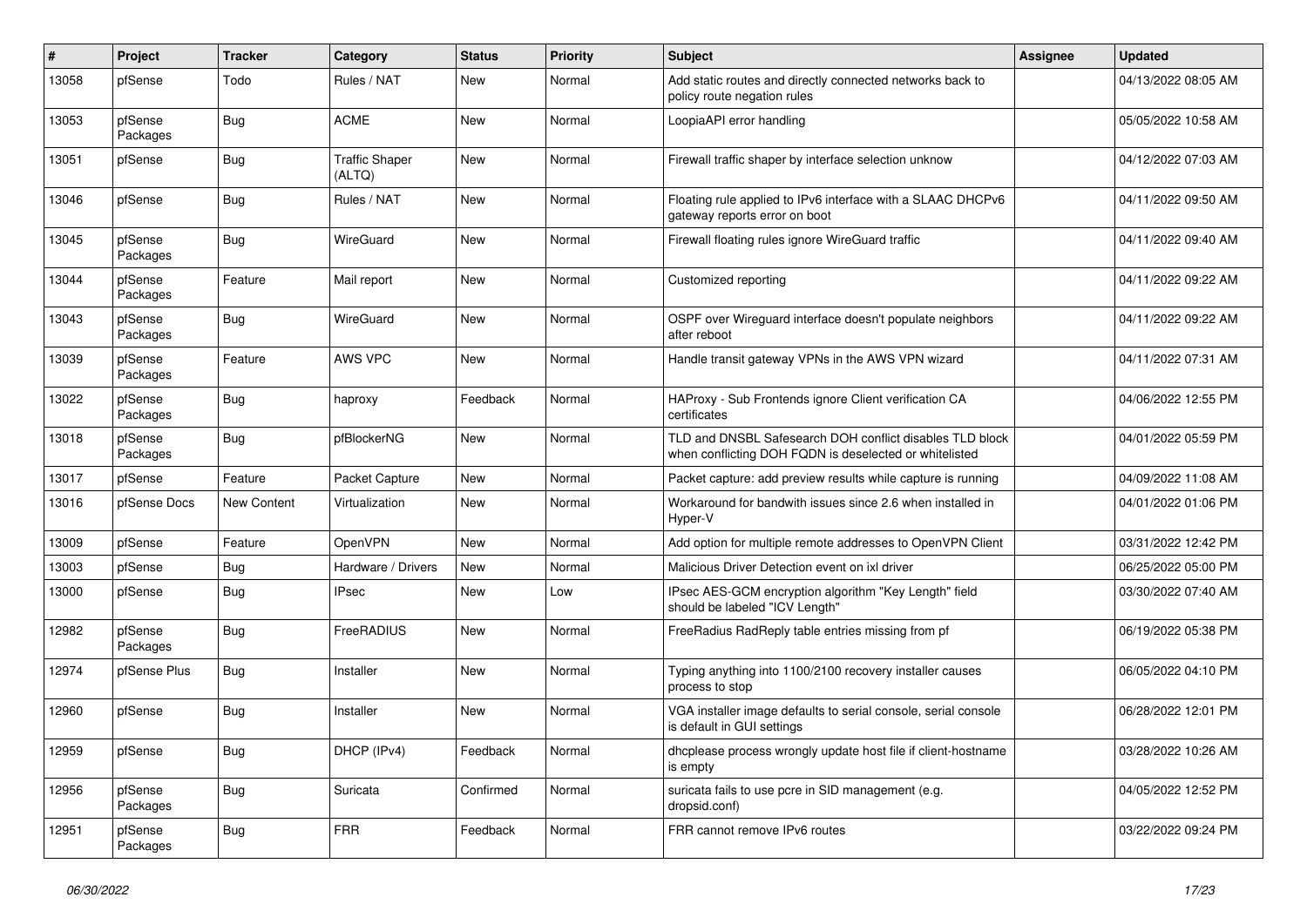| #     | Project             | <b>Tracker</b> | <b>Category</b>                                 | <b>Status</b>                 | Priority | Subject                                                                                               | <b>Assignee</b> | <b>Updated</b>      |
|-------|---------------------|----------------|-------------------------------------------------|-------------------------------|----------|-------------------------------------------------------------------------------------------------------|-----------------|---------------------|
| 12950 | pfSense             | Bug            | Routing                                         | New                           | Normal   | OpenVPN as default gateway does not get set at boot time                                              |                 | 04/09/2022 05:46 PM |
| 12947 | pfSense             | Bug            | DHCP (IPv6)                                     | <b>Pull Request</b><br>Review | Normal   | DHCP6 client does not take any action if the interface IPv6<br>address changes during renewal         |                 | 06/28/2022 12:01 PM |
| 12938 | pfSense             | Bug            | <b>IPv6 Router</b><br>Advertisements<br>(RADVD) | New                           | Normal   | MaxRtrAdvInterval would allow stale DNS servers to be<br>deleted faster                               |                 | 03/12/2022 09:37 AM |
| 12932 | pfSense<br>Packages | Feature        | pfBlockerNG                                     | New                           | High     | pfblockerng per user whitelist                                                                        |                 | 03/11/2022 11:08 AM |
| 12927 | pfSense             | Bug            | OpenVPN                                         | New                           | Normal   | OpenVPN with OCSP enabled allows connections with<br>revoked certificates                             |                 | 03/24/2022 08:22 AM |
| 12926 | pfSense             | Bug            | Interfaces                                      | Feedback                      | Normal   | Changing LAGG type on CARP interfaces makes VIPs go to<br>an "init" State                             |                 | 03/10/2022 10:52 AM |
| 12922 | pfSense             | Bug            | DHCP (IPv4)                                     | New                           | Normal   | Classless static routes received on DHCP WAN can override<br>chosen default gateway                   |                 | 03/28/2022 10:08 AM |
| 12918 | pfSense<br>Packages | Feature        | pfBlockerNG                                     | New                           | Normal   | pfBlockerNG-devel changes from xmlrpc sync do not take<br>effect immediately                          |                 | 03/07/2022 02:29 PM |
| 12907 | pfSense<br>Packages | Bug            | <b>PIMD</b>                                     | Feedback                      | Normal   | PIMD: Nonexistent interfaces should be hidden/disabled in<br>pimd.conf before bringing up the service |                 | 03/07/2022 03:51 PM |
| 12905 | pfSense             | Bug            | Web Interface                                   | <b>New</b>                    | Normal   | Add VLAN Re-assignment to Import Interface Mismatch<br>Wizard                                         |                 | 03/07/2022 08:05 AM |
| 12903 | pfSense             | Feature        | <b>Notifications</b>                            | New                           | Normal   | alternative authentication methods for email notifications?                                           |                 | 03/07/2022 07:52 AM |
| 12899 | pfSense<br>Packages | Bug            | Suricata                                        | New                           | Normal   | Suricata doesn't honor Pass List                                                                      |                 | 03/04/2022 01:22 PM |
| 12894 | pfSense Plus        | Bug            | Certificates                                    | New                           | Low      | duplicating freshly created certificates through refreshing                                           |                 | 03/03/2022 02:35 PM |
| 12889 | pfSense<br>Packages | Feature        | <b>FRR</b>                                      | New                           | Normal   | FRR GUI add set ipv6 next-hop global                                                                  |                 | 03/02/2022 06:10 AM |
| 12888 | pfSense             | Bug            | Rules / NAT                                     | <b>New</b>                    | Normal   | pfSense sends un-NATed packets during OpenVPN startup                                                 |                 | 03/01/2022 03:13 PM |
| 12883 | pfSense Docs        | Todo           | <b>DNS</b>                                      | New                           | Normal   | Feedback on Services - DNS Resolver - Host Overrides                                                  |                 | 02/28/2022 07:54 PM |
| 12882 | pfSense<br>Packages | Feature        | pfBlockerNG                                     | Feedback                      | Normal   | Add the option to specify CURLOPT_INTERFACE in<br>pfBlockerNG IPv4/IPv6 lists                         |                 | 03/24/2022 11:16 AM |
| 12878 | pfSense             | <b>Bug</b>     | <b>Traffic Shaper</b><br>(ALTQ)                 | Incomplete                    | Normal   | Traffic shaping by interface, route queue bandwidth inbound,<br>out by a large factor.                |                 | 06/06/2022 07:03 AM |
| 12877 | pfSense             | Bug            | Dynamic DNS                                     | Feedback                      | Normal   | Cloudflare DynDNS fails to update more than two addresses                                             |                 | 05/29/2022 06:56 PM |
| 12875 | pfSense             | Bug            | Package System                                  | New                           | Normal   | Import zabbix-agent6 and zabbix-proxy6 from FreeBSD Ports                                             |                 | 05/28/2022 06:50 PM |
| 12874 | pfSense             | Feature        | OpenVPN                                         | New                           | Normal   | OpenVPN RADIUS Framed-Pool                                                                            |                 | 02/25/2022 02:24 PM |
| 12861 | pfSense Docs        | Correction     | Hardware                                        | New                           | Normal   | pfSense hardware tuning guide references obsolete interface<br>loader variable & buffer limits        |                 | 02/23/2022 05:31 PM |
| 12860 | pfSense<br>Packages | Feature        | New Package<br>Request                          | New                           | Normal   | add mmc-utils package to all images                                                                   |                 | 02/24/2022 07:18 AM |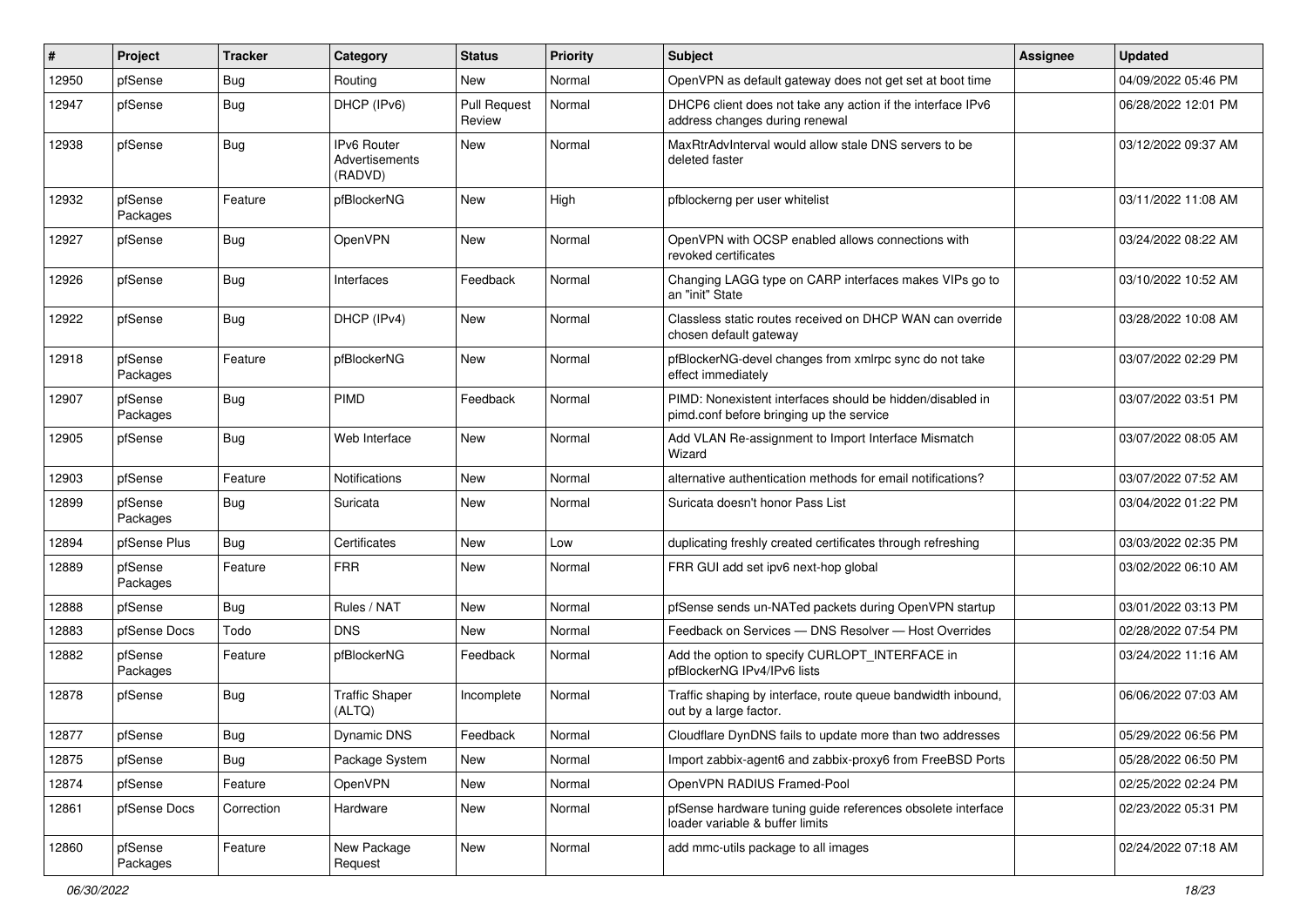| #     | Project             | <b>Tracker</b> | Category                            | <b>Status</b> | <b>Priority</b> | Subject                                                                                                       | Assignee | <b>Updated</b>      |
|-------|---------------------|----------------|-------------------------------------|---------------|-----------------|---------------------------------------------------------------------------------------------------------------|----------|---------------------|
| 12859 | pfSense<br>Packages | Feature        | Zabbix                              | New           | Normal          | Add Zabbix 6.0 LTS (agent and proxy) packages                                                                 |          | 02/23/2022 07:11 AM |
| 12857 | pfSense             | Bug            | Gateways                            | New           | Normal          | Firewall gateway goes away when making changes to<br>Bridge0 device                                           |          | 02/27/2022 11:20 AM |
| 12853 | pfSense             | <b>Bug</b>     | <b>NAT Reflection</b>               | Feedback      | High            | Network Address Translation - Pure NAT pfsense freeze after<br>reboot                                         |          | 02/22/2022 08:40 AM |
| 12850 | pfSense             | Bug            | Routing                             | <b>New</b>    | Low             | Console error during boot: "route: route has not been found"                                                  |          | 02/22/2022 08:27 AM |
| 12848 | pfSense             | Feature        | Dynamic DNS                         | New           | Normal          | Evaluation of the DynDNS "Result Match" string                                                                |          | 02/22/2022 02:01 AM |
| 12845 | pfSense<br>Packages | <b>Bug</b>     | softflowd                           | New           | Normal          | softflowd wrong vlan tag                                                                                      |          | 02/21/2022 10:40 AM |
| 12832 | pfSense Plus        | Feature        | Hardware / Drivers                  | New           | Very Low        | 6100 configurable Blinking Blue LED                                                                           |          | 02/22/2022 07:30 AM |
| 12829 | pfSense             | <b>Bug</b>     | <b>Traffic Shaper</b><br>(Limiters) | Feedback      | Normal          | Dummynet kernel module fails to load after upgrade.                                                           |          | 03/17/2022 09:26 AM |
| 12828 | pfSense             | Bug            | Wireless                            | New           | Normal          | pfSense keeps crashing (Fatal trap 12: page fault while in<br>kernel mode)                                    |          | 02/21/2022 07:55 AM |
| 12823 | pfSense             | <b>Bug</b>     | DHCP (IPv6)                         | <b>New</b>    | Normal          | Multiple DHCP6 WAN connections PPPoE interface<br>'defached' status                                           |          | 02/18/2022 05:39 AM |
| 12822 | pfSense<br>Packages | Bug            | pfBlockerNG                         | <b>New</b>    | Normal          | IPv4 Source ASN format not working                                                                            |          | 02/18/2022 10:47 AM |
| 12821 | pfSense             | Regression     | Hardware / Drivers                  | Confirmed     | Normal          | Intel e1000 driver (em & igb) cannot pass VLAN0 tagged<br>packets                                             |          | 06/05/2022 08:23 AM |
| 12813 | pfSense             | Feature        | Installer                           | New           | Low             | Recover extra data in the installer                                                                           |          | 02/17/2022 07:52 AM |
| 12812 | pfSense<br>Packages | Feature        | arpwatch                            | New           | Normal          | Would it be helpful if the FreeBSD net-mgmt/arpwatch port<br>had an option to use mail/dma for mail delivery? |          | 02/16/2022 06:09 PM |
| 12806 | pfSense<br>Packages | Todo           | node_exporter                       | <b>New</b>    | Normal          | Update node_exporter to 1.3.1                                                                                 |          | 02/15/2022 05:26 PM |
| 12805 | pfSense Docs        | New Content    | General                             | <b>New</b>    | Very Low        | Add documentation about what triggers a notfication                                                           |          | 02/15/2022 05:10 PM |
| 12804 | pfSense Docs        | New Content    | General                             | New           | Very Low        | Create Slack documentation                                                                                    |          | 02/15/2022 04:59 PM |
| 12797 | pfSense             | <b>Bug</b>     | UPnP/NAT-PMP                        | New           | Normal          | UPnP+STUN forms invalid outbound NAT rules using the<br>external address discovered from STUN                 |          | 02/15/2022 01:01 PM |
| 12796 | pfSense             | <b>Bug</b>     | Upgrade                             | Confirmed     | Normal          | 2.5.2 -> 2.6.0 upgrade segfaults if certain packages are<br>installed.                                        |          | 05/24/2022 07:43 AM |
| 12791 | pfSense Docs        | New Content    | Diagnostics                         | New           | Normal          | Diagnostic Information for Support (pfSense)                                                                  |          | 02/13/2022 08:49 PM |
| 12789 | pfSense<br>Packages | Feature        | <b>ACME</b>                         | New           | Very Low        | Show expiration date of certificates in the ACME package list                                                 |          | 02/14/2022 09:20 AM |
| 12787 | pfSense Docs        | Todo           | <b>IPsec</b>                        | New           | Normal          | Feedback on pfSense Configuration Recipes - Routing<br>Internet Traffic Through a Site-to-Site IPsec Tunnel   |          | 02/11/2022 11:28 PM |
| 12774 | pfSense             | Bug            | Backup / Restore                    | New           | Normal          | Picture widget image is not saved in backup                                                                   |          | 04/04/2022 04:48 AM |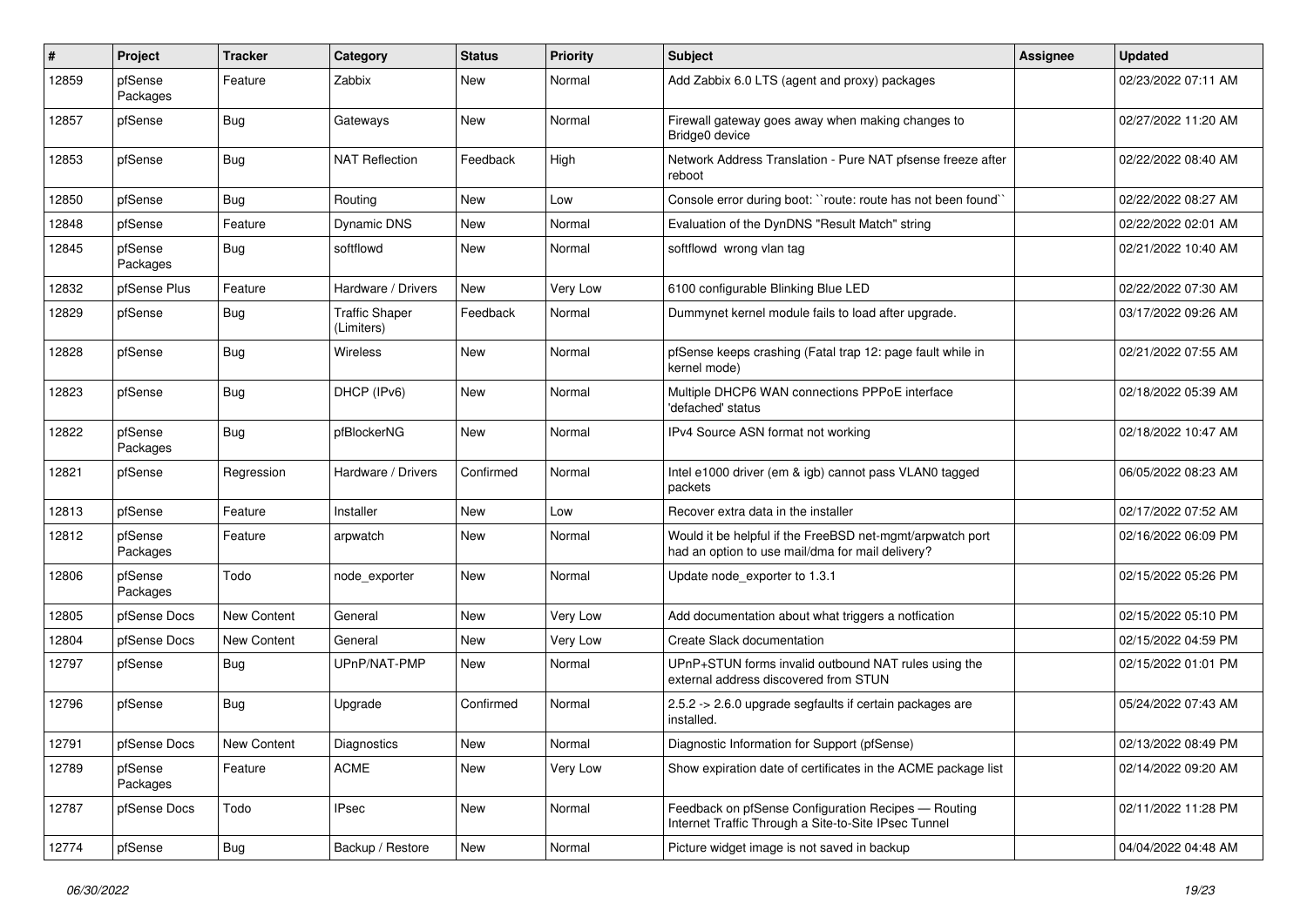| $\#$  | Project             | <b>Tracker</b> | Category              | <b>Status</b>                 | <b>Priority</b> | <b>Subject</b>                                                                                                                                                          | <b>Assignee</b> | <b>Updated</b>      |
|-------|---------------------|----------------|-----------------------|-------------------------------|-----------------|-------------------------------------------------------------------------------------------------------------------------------------------------------------------------|-----------------|---------------------|
| 12770 | pfSense Docs        | Todo           | <b>Firewall Rules</b> | <b>Pull Request</b><br>Review | Normal          | Feedback on Firewall - Configuring firewall rules                                                                                                                       |                 | 06/27/2022 07:42 AM |
| 12768 | pfSense             | Feature        | Upgrade               | New                           | Normal          | pfSense-repo: Make sure default config file exists                                                                                                                      |                 | 06/28/2022 12:01 PM |
| 12767 | pfSense<br>Packages | Bug            | Avahi                 | New                           | Normal          | `Package radavahi-daemon does does not exist in current<br>pfSense version and it has been removed" message on<br>pfSense 2.7 restore                                   |                 | 02/07/2022 11:28 AM |
| 12764 | pfSense             | Bug            | Gateways              | <b>New</b>                    | Normal          | VTI gateway status is pending after assigning the VTI<br>interface                                                                                                      |                 | 02/07/2022 05:41 AM |
| 12759 | pfSense Plus        | Bug            | Package System        | New                           | Very Low        | Proprietary packages link to non-existant or non-public github<br>pages                                                                                                 |                 | 02/09/2022 10:43 AM |
| 12757 | pfSense             | <b>Bug</b>     | <b>Diagnostics</b>    | <b>Pull Request</b><br>Review | Very Low        | Clean up /etc/inc/filter.inc use of pfctl -F                                                                                                                            |                 | 06/28/2022 12:01 PM |
| 12751 | pfSense<br>Packages | <b>Bug</b>     | <b>FRR</b>            | New                           | Normal          | Improve FRR route restoration after gateway events                                                                                                                      |                 | 02/06/2022 11:07 PM |
| 12748 | pfSense<br>Packages | Feature        | Suricata              | New                           | Normal          | Suricata blocked page timestamp breakout to it's own sortable<br>column                                                                                                 |                 | 02/01/2022 12:06 PM |
| 12747 | pfSense             | Bug            | Logging               | New                           | Normal          | System log is filled by sshguard                                                                                                                                        |                 | 06/30/2022 05:21 AM |
| 12746 | pfSense             | Feature        | Interfaces            | New                           | High            | IPoE feature for WAN interface                                                                                                                                          |                 | 02/01/2022 01:42 AM |
| 12742 | pfSense<br>Packages | <b>Bug</b>     | FreeRADIUS            | Feedback                      | Normal          | freeRADIUS virtual-server-default: modules dailycounter,<br>monthlycounter, noresetcounter, expire on login in authorize<br>section prevent virtual server from loading |                 | 03/01/2022 12:45 PM |
| 12740 | pfSense             | <b>Bug</b>     | FreeBSD               | Incomplete                    | Normal          | panic: esp_input_cb: Unexpected address family                                                                                                                          |                 | 01/27/2022 01:19 PM |
| 12737 | pfSense             | Bug            | Certificates          | New                           | Normal          | CApath is not defined by default in curl                                                                                                                                |                 | 06/28/2022 12:01 PM |
| 12736 | pfSense<br>Packages | Feature        | pfBlockerNG           | New                           | Low             | Allow custom cron intervals                                                                                                                                             |                 | 01/30/2022 08:55 PM |
| 12734 | pfSense             | <b>Bug</b>     | Web Interface         | Incomplete                    | Low             | Long hostname breaks DHCP leases layout                                                                                                                                 |                 | 01/31/2022 01:03 PM |
| 12732 | pfSense<br>Packages | <b>Bug</b>     | squidguard            | <b>New</b>                    | High            | Squid https filtering squidguard acl target list - erratic<br>behaviour                                                                                                 |                 | 01/26/2022 09:11 AM |
| 12730 | pfSense             | <b>Bug</b>     | <b>Captive Portal</b> | <b>New</b>                    | Normal          | RADIUS accounting does not work if WAN is down                                                                                                                          |                 | 01/26/2022 05:13 AM |
| 12726 | pfSense             | <b>Bug</b>     | Authentication        | New                           | Normal          | LDAP select container button auto populate                                                                                                                              |                 | 01/25/2022 01:48 PM |
| 12717 | pfSense<br>Packages | Todo           | Squid                 | New                           | Normal          | Squid 5.x Branch                                                                                                                                                        |                 | 01/25/2022 06:24 PM |
| 12711 | pfSense<br>Packages | Feature        | Telegraf              | New                           | Normal          | Add InfluxDB V2 support                                                                                                                                                 |                 | 01/21/2022 02:54 AM |
| 12708 | pfSense             | Bug            | Aliases / Tables      | New                           | Normal          | alias with non resolving DNS entry breaks underlying pf table                                                                                                           |                 | 02/20/2022 06:13 PM |
| 12705 | pfSense             | Bug            | <b>IPsec</b>          | Incomplete                    | Normal          | ECDSA certificate does not work for IPSec VPN phase 1                                                                                                                   |                 | 01/24/2022 03:22 PM |
| 12679 | pfSense             | Feature        | Interfaces            | New                           | Normal          | Remind user to update DHCPv6 range when changing<br>interface IPv6 prefix                                                                                               |                 | 01/12/2022 07:36 AM |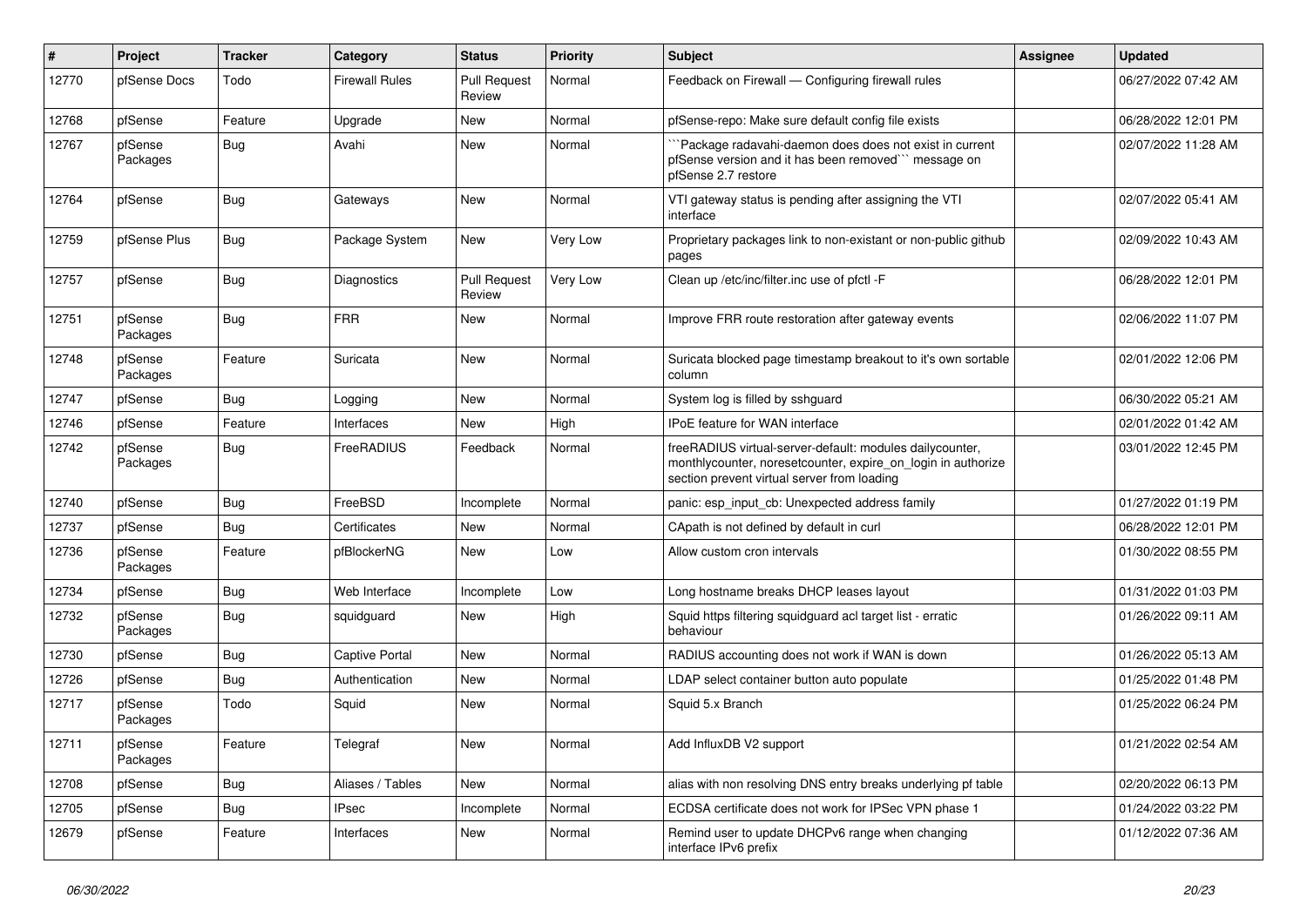| #     | Project             | <b>Tracker</b> | Category               | <b>Status</b> | Priority | Subject                                                                                                                   | <b>Assignee</b> | <b>Updated</b>      |
|-------|---------------------|----------------|------------------------|---------------|----------|---------------------------------------------------------------------------------------------------------------------------|-----------------|---------------------|
| 12676 | pfSense             | Feature        | Rules / NAT            | New           | Normal   | Add the Tagged option on the Port Forward rules edit page                                                                 |                 | 01/11/2022 05:52 AM |
| 12667 | pfSense<br>Packages | Bug            | WireGuard              | New           | Normal   | Firewall Crashed After Upgrading Wireguard                                                                                |                 | 01/07/2022 09:18 AM |
| 12665 | pfSense             | Feature        | Rules / NAT            | New           | Normal   | Ability to add custom pf rules from the GUI                                                                               |                 | 01/07/2022 09:30 AM |
| 12659 | pfSense Docs        | Todo           | Hardware               | New           | Normal   | Feedback on Hardware - Hardware Tuning and<br>Troubleshooting - Flow Control for ix                                       |                 | 01/16/2022 10:22 AM |
| 12658 | pfSense<br>Packages | Feature        | darkstat               | New           | Normal   | Adding prometheus metrics to darkstat                                                                                     |                 | 05/27/2022 09:44 PM |
| 12656 | pfSense<br>Packages | Feature        | New Package<br>Request | New           | Normal   | <b>NextDNS</b>                                                                                                            |                 | 01/31/2022 01:50 AM |
| 12655 | pfSense<br>Packages | Bug            | Telegraf               | New           | Normal   | telegraf, wireguard plugin failing                                                                                        |                 | 12/30/2021 05:51 PM |
| 12648 | pfSense             | Bug            | <b>Captive Portal</b>  | <b>New</b>    | Normal   | Undocumented variables 'listenporthttp' and 'listenporthttps'                                                             |                 | 12/28/2021 10:44 AM |
| 12643 | pfSense<br>Packages | Regression     | Suricata               | Feedback      | Normal   | Rule categories are cleared after clicking the save button on<br>the Global Settings page                                 |                 | 12/30/2021 03:44 AM |
| 12632 | pfSense             | Bug            | Gateways               | New           | High     | Assigning a /30 WAN IP address at the console does not save<br>the gateway correctly                                      |                 | 06/28/2022 12:01 PM |
| 12625 | pfSense             | Feature        | Logging                | New           | Normal   | Granular logging options for default firewall rules.                                                                      |                 | 12/21/2021 06:39 PM |
| 12612 | pfSense             | Bug            | <b>DNS Resolver</b>    | <b>New</b>    | Normal   | DNS Resolver is restarted during every "rc.newwanip" event                                                                |                 | 06/28/2022 12:01 PM |
| 12607 | pfSense Plus        | Bug            | Hardware / Drivers     | New           | High     | Instability with Snort Inline with AWS Instances                                                                          |                 | 01/10/2022 09:03 PM |
| 12602 | pfSense             | Feature        | Dynamic DNS            | New           | Normal   | DHCPv6 should allow DDNS Client updates for hosts                                                                         |                 | 12/15/2021 11:00 AM |
| 12600 | pfSense             | Feature        | Aliases / Tables       | New           | Normal   | allow custom mask for a network alias created from a FQDN                                                                 |                 | 12/15/2021 10:50 AM |
| 12597 | pfSense Docs        | New Content    | Hardware               | New           | Normal   | How to reset IPMI settings and password for Netgate<br>appliances                                                         |                 | 05/07/2022 12:33 PM |
| 12581 | pfSense             | Regression     | DHCP (IPv6)            | New           | Normal   | CARP IPv6 assigned address does not get advertised to<br>endpoints with RADV                                              |                 | 12/16/2021 02:34 PM |
| 12570 | pfSense Docs        | Correction     | General                | <b>New</b>    | Normal   | Active appliance list missing 6100                                                                                        |                 | 12/06/2021 11:41 AM |
| 12564 | pfSense             | Feature        | Aliases / Tables       | New           | Low      | add column to show that an Alias is in use by or not                                                                      |                 | 12/04/2021 07:25 PM |
| 12563 | pfSense             | <b>Bug</b>     | OpenVPN                | New           | Normal   | OpenVPN server doesn't support Framed-IPv6-Address<br>RADIUS attribute                                                    |                 | 12/03/2021 11:19 AM |
| 12553 | pfSense             | Feature        | Backup / Restore       | <b>New</b>    | Normal   | Auto Config Backup: Allow selecting multiple backups for<br>deletion                                                      |                 | 02/22/2022 04:27 AM |
| 12552 | pfSense             | Bug            | OpenVPN                | New           | Normal   | "Pull DNS" option within OpenVPN client does not cause<br>pfSense to use DNS servers assigned by remote OpenVPN<br>server |                 | 12/08/2021 08:45 AM |
| 12551 | pfSense             | Feature        | <b>DNS Resolver</b>    | New           | Low      | Add ability to set DNS resolver search domain list                                                                        |                 | 12/01/2021 11:18 AM |
| 12546 | pfSense Plus        | Feature        | Authentication         | New           | Normal   | Add 2FA Support to pfSense Plus Local Database<br>Authentication                                                          |                 | 06/25/2022 05:30 PM |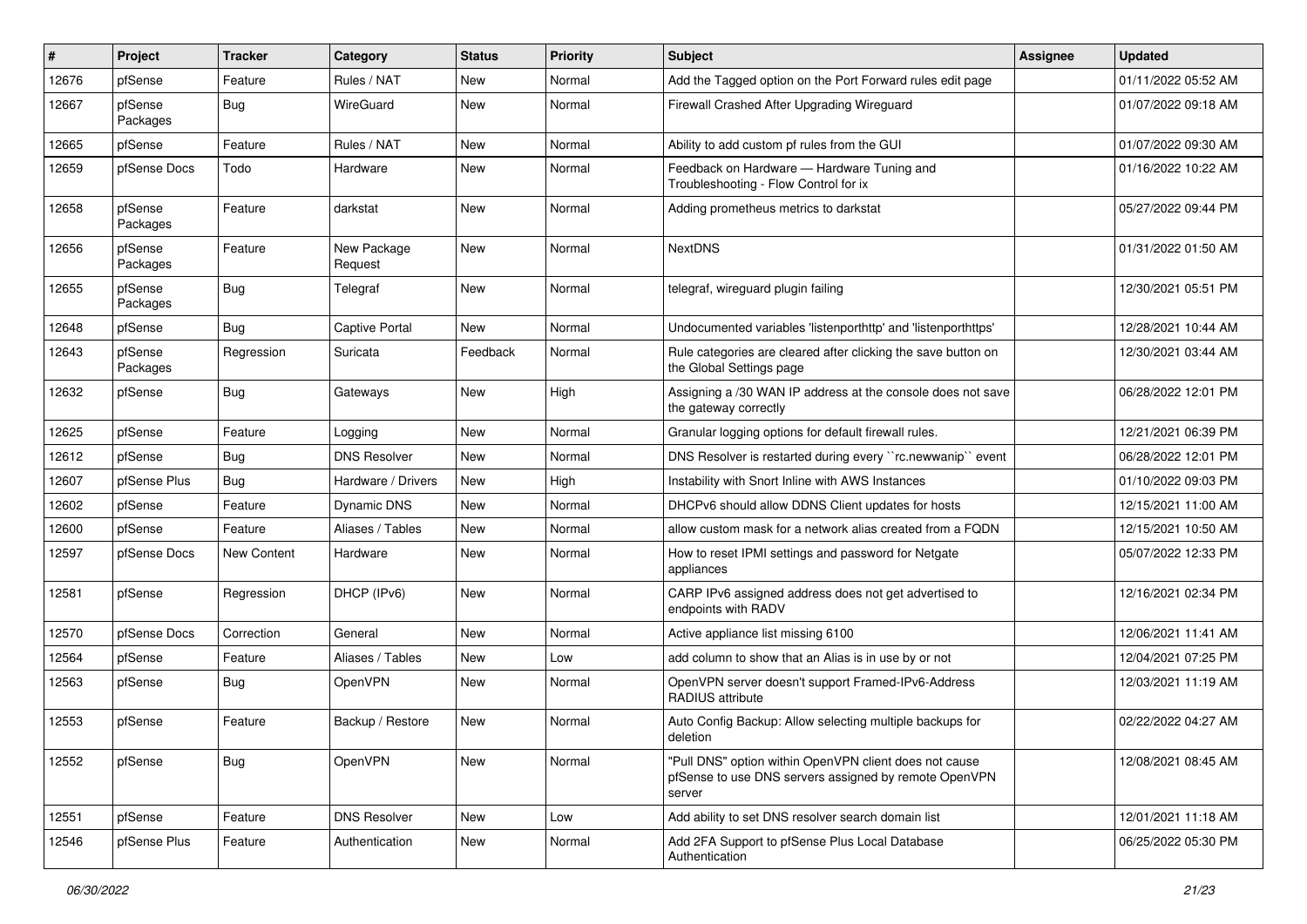| #     | Project             | <b>Tracker</b> | Category                    | <b>Status</b>                 | <b>Priority</b> | <b>Subject</b>                                                                                     | <b>Assignee</b> | <b>Updated</b>      |
|-------|---------------------|----------------|-----------------------------|-------------------------------|-----------------|----------------------------------------------------------------------------------------------------|-----------------|---------------------|
| 12543 | pfSense             | Bug            | Web Interface               | Feedback                      | Normal          | Deleteing a Outbound NAT rule gave me an empty rule and<br>displayed php error in UI.              |                 | 02/14/2022 04:36 AM |
| 12542 | pfSense             | <b>Bug</b>     | <b>Virtual IP Addresses</b> | <b>New</b>                    | Normal          | Cannot assign a same IPv6 Link-Local address to different<br>interfaces                            |                 | 11/25/2021 01:41 AM |
| 12539 | pfSense             | <b>Bug</b>     | Interfaces                  | <b>New</b>                    | Low             | Changing VLAN ID for LAN interface in assignments silently<br>fails.                               |                 | 11/23/2021 04:12 AM |
| 12538 | pfSense<br>Packages | Bug            | PIMD                        | New                           | Normal          | PIMD sub-interface bug                                                                             |                 | 11/20/2021 09:44 PM |
| 12535 | pfSense             | Documentation  | Routing                     | New                           | Normal          | Negate Rules function does not match the description                                               |                 | 11/19/2021 02:03 PM |
| 12534 | pfSense Plus        | Feature        | Hardware / Drivers          | New                           | Normal          | Generate a ISO Image for Remote Restore of pfSense Plus<br>on the XG-1537 and 1541 units with IPMI |                 | 05/30/2022 10:28 AM |
| 12524 | pfSense Plus        | Feature        | <b>Operating System</b>     | New                           | Normal          | OpenSSL QAT Engine                                                                                 |                 | 04/10/2022 02:54 AM |
| 12522 | pfSense             | Feature        | <b>OpenVPN</b>              | New                           | <b>Very Low</b> | More flexible Client-Specific Override options for controlling<br>options pushed to clients        |                 | 04/11/2022 03:11 PM |
| 12521 | pfSense             | Feature        | <b>Operating System</b>     | <b>New</b>                    | Very Low        | Add the BBR2, QUIC, RACK Congestion Control (CC)<br>protocols                                      |                 | 11/15/2021 07:40 AM |
| 12520 | pfSense<br>Packages | Feature        | Squid                       | New                           | High            | [Squid] - Allow or Deny Mappings from IP/Host/GeoIP sources                                        |                 | 11/12/2021 02:13 PM |
| 12519 | pfSense             | Bug            | Authentication              | New                           | Normal          | Fail authentication using special character in password via the<br><b>LDAP</b> connector           |                 | 11/12/2021 07:39 AM |
| 12509 | pfSense             | <b>Bug</b>     | <b>OpenVPN</b>              | New                           | Normal          | Deffered authentication does not work with auth-gen-token<br>external-auth or pusk "auth-token"    |                 | 11/08/2021 04:01 AM |
| 12508 | pfSense             | <b>Bug</b>     | <b>DHCP Relay</b>           | <b>New</b>                    | Normal          | DHCP Relay over VPN                                                                                |                 | 11/06/2021 11:25 AM |
| 12507 | pfSense<br>Packages | Bug            | softflowd                   | <b>Pull Request</b><br>Review | Normal          | Add support for bi-directional flows in softflowd                                                  |                 | 11/11/2021 03:53 AM |
| 12504 | pfSense             | Bug            | Interfaces                  | New                           | Normal          | BCM57412 NetXtreme-E 10Gb RDMA Ethernet controller<br>issue                                        |                 | 11/05/2021 04:51 AM |
| 12502 | pfSense<br>Packages | Feature        | syslog-ng                   | New                           | Normal          | Syslog-ng Configuration Library (scl) missing                                                      |                 | 11/02/2021 06:06 PM |
| 12491 | pfSense<br>Packages | Feature        | squidguard                  | New                           | Normal          | squidguard: allow multiple regex                                                                   |                 | 10/28/2021 03:30 PM |
| 12483 | pfSense             | Bug            | Configuration<br>Backend    | <b>New</b>                    | Normal          | GUI creates inconsistent config.xml                                                                |                 | 10/23/2021 06:48 AM |
| 12473 | pfSense             | Feature        | <b>IPsec</b>                | New                           | Normal          | Allow user adjustment of IPsec Keep Alive periodic checks                                          |                 | 12/22/2021 05:59 AM |
| 12467 | pfSense             | <b>Bug</b>     | Captive Portal              | New                           | Normal          | CP error on client disconnect after reboot                                                         |                 | 10/17/2021 05:35 AM |
| 12466 | pfSense             | Feature        | OpenVPN                     | New                           | Very Low        | Option to Disable Renegotiation timer in OpenVPN Server                                            |                 | 06/27/2022 07:22 AM |
| 12465 | pfSense<br>Packages | Feature        | haproxy                     | <b>New</b>                    | Normal          | Add forwardfor advanced usecases                                                                   |                 | 10/16/2021 07:35 PM |